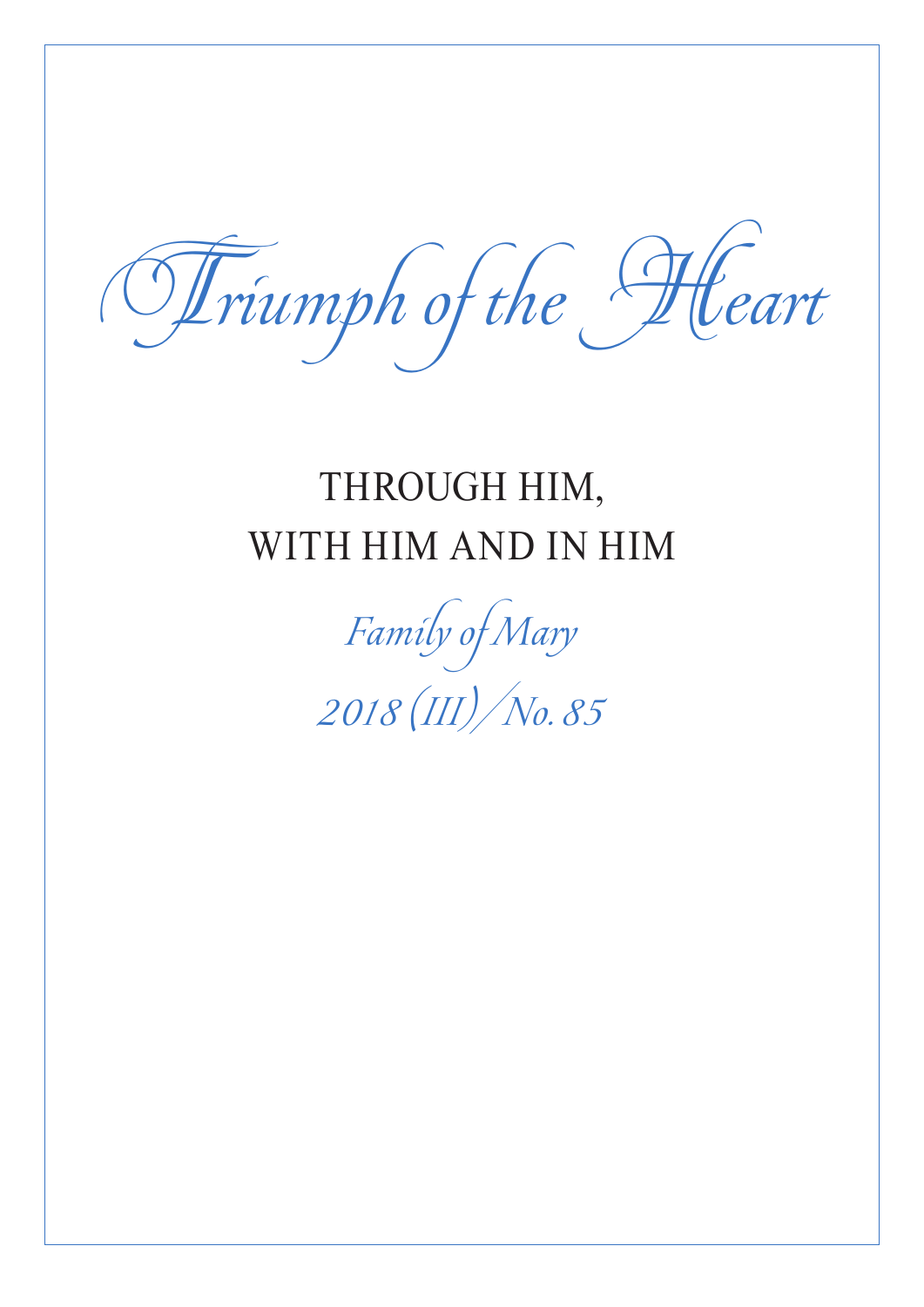" A Eucharistic Celebration may be flawless on the exterior, very beautiful, but if it does not lead us to encounter Jesus Christ, it is unlikely to bear any kind of nourishment to our heart and our life."

Pope Francis at the General Audience on February 12, 2014

 $\mathcal{I}$ ntirely for

Dear Readers, in this issue of *Triumph of the Heart,* we would like to share with you the stories of our brothers and sisters whom God called into our spiritual family and who were ordained to the priesthood or made their solemn promises as apostolic sisters this past year. For the glory of God and in thankfulness for your support in prayer, they would like to share with you how they found their vocations.

In these difficult and confusing times, living with a priestly spirit is so important. The priestly spirit, so treasured by our community, can be lived in all forms of life: in the priesthood itself, through

 $\left(\mathcal{Q}\right)$ n June 3, 2017, two of our Slovakian novices gave their solemn promises. It was the first time this ceremony took place in the parish church of Stara Halic, right next door to our Motherhouse. Bishop Stanislav Stolarik of the Diocese of Roznava presided at the beautiful liturgy, and several hundred parishioners, deeply touched, reverently participated inside and outside the church. The whole village was involved in the preparations.

spiritual maternity for priests, in families, in the sick and suffering, in the youth and it can even be lived by children.

May the stories in this issue encourage us all to pray with greater Faith, thereby enabling us to make conscious sacrifices for vocations and for priests. It is disconcerting to see how difficult it is for young people to take the first step toward offering their lives completely to God or remaining faithful to the path which they have chosen to the priesthood or consecrated life. We underestimate the incomparably powerful protection which Our Lady gives to vocations!

Cakes and other baked goods arrived from every house for the joyful celebration afterwards, and many people made other contributions. So, with the parishioners here, we thankfully received our two new apostolic sisters, Sr. Janka and Sr. Maria Afra, into our community.

The Motherhouse started very small. In December 1993, the first four sisters of our community moved into an old cantor and teacher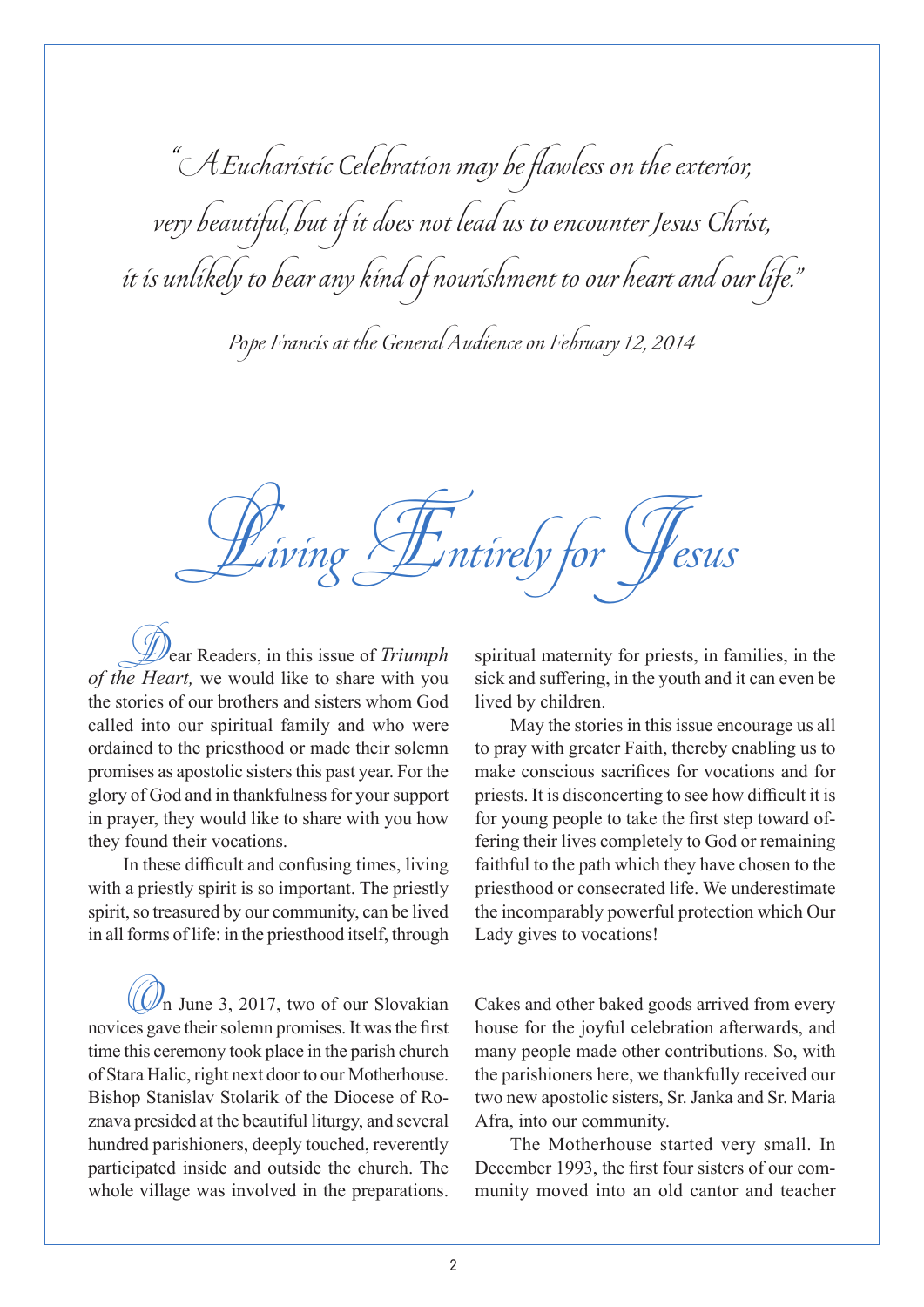house in Stara Halic, Slovakia, which the Bishop of Roznava let us use. Since then, many things have changed in this little, hidden village in central Slovakia. The old house, through the diligence of many friends and benefactors, has changed into a stately Motherhouse surrounded by several smaller buildings. Until now, 126 sisters have received their formation here and have made their solemn promises.

The ordination to the priesthood, on the other hand, took place in Rome on December 8, 2017 in the Basilica of St. Paul Outside the Walls. The four young men consecrated themselves to the Immaculate Heart at the moment of their ordination because they want to live their priestly life

with Mary. They spoke, for the first time, the words, "Through Him, with Him, and in Him, in the unity of the Holy Spirit, all glory and honor is yours Almighty Father, for ever and ever!" What a solemn moment! When the living Jesus is offered up to the Father through the priests' hands, we are also called as a priestly people to place our offering, even the smallest sacrifice, on the paten so that through HIM and with HIM and in HIM it receives an infinite value. That is the mystery of the priestly vocation of every person. Read now for yourselves how these young men and women decided to give their lives entirely to Jesus, so that, in a celibate life, they may become fathers and mothers for souls in a spiritual way.

idden in the  $\int\!\!\!\!\!\int$ mmaculate

*On December 8, 2017, the Solemnity of the Immaculate Conception, in the Basilica of St. Paul Outside the Walls, Cardinal Mauro Piacenza ordained to the priesthood four deacons from the Family of Mary: Niall O'Riordan from Ireland, Dongkyu Shin from Korea, Johannes Häuselmann from Switzerland and Matteo Tosi from Italy. From nearly 20 countries 1,500 believers came to celebrate this event.*

 $\mathscr{B}$  efore the relics of the Apostle to the Nations, St. Paul, Cardinal Piacenza spoke about the greatness of a priest's vocation in our time. Together with Our Lady, the Immaculate Conception, it is the priest's task to crush the head of the serpent. The Cardinal enumerated the most important means which the shepherd has at his disposal in this spiritual fight:

Through the **Sacraments**, in which God Himself works, the priest snatches those entrusted to him from Satan's power. Let us just consider Baptism, in which one is freed from original sin, or Holy Confession, where the chains with which

the sinner lets himself be bound to evil are broken, and above all the Holy Eucharist, through which God Himself is present in His Church.

Yet the priest also crushes the head of the serpent by **unmasking** peoples' **erroneous way of thinking** and healing them through the proclamation of the truth. The Cardinal named our society's essentially faulty dispositions: man believes that he is **a being independent from God** and that he can define his own norms. Through this, his **reason is dimmed** and he makes **moral decisions** which contradict God's laws. Without expressly mentioning it, the Cardinal was surely considering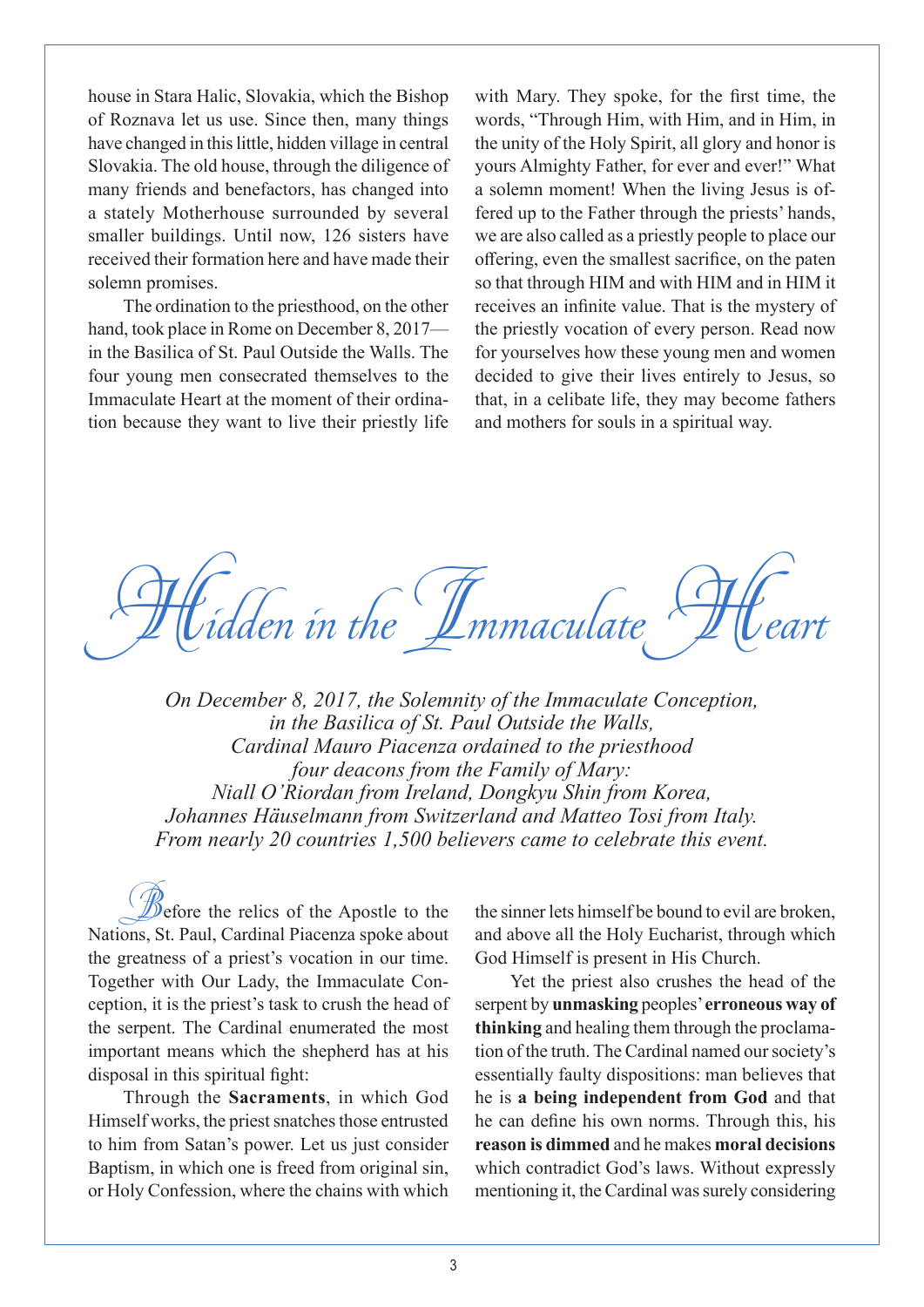gender ideology, euthanasia and abortion. Only when man is aware that he is merely a creature will he have a clear orientation for his ethical actions. Most of all, the priest is called **to testify to God's existence** and to declare to the people in all his exterior activities that everything he does comes from God and is done for God.

The Cardinal said, *"The priest is a man who is called with his whole existence to testify before the others to the deep sense of life which is comprised of the relationship to God. … When somebody encounters a priest, who can be recognized through the supernatural nature of his words and actions, but also through the clerical attire which he wears, every person*  *is inevitably forced to ask himself about the real meaning of life. One is reminded of God's existence and the fact that it is possible to renounce everything for His sake, by living only for God and only from God."*

 $U$ His Eminence concluded with wishes which came from his heart, *"I do not want to finish without reminding you, dear Dongkyu, Johannes, Matteo and Niall, that the Church remained especially faithful to the Lord when it was fully hidden in the Immaculate Heart of Mary. May that heart, from this day forward, be your certain dwelling place! That is my greatest and deepest wish!"*



*Fr. Niall O'Riordan, a very talented and successful veterinarian from Thurles, Ireland said "Adsum" – "Here I am" at his ordination to the priesthood. From now on, he will be a shepherd, not for animals in the fields, but for the souls whom Jesus entrusts to his priestly heart. Fr. Niall Maria tells us how this all came about.*

For as long as I can remember, I loved animals. My father is a veterinary surgeon; and so around the house we always had cats, dogs, cows and, for my First Holy Communion, I even received a pony. My father was such a great example for me that, from the time I was little, I wanted to follow in his footsteps. Although I studied hard at school, I preferred to spend my free-time outside with the animals or playing hurling.

We were a normal Catholic family. With my three brothers and my sister, we often prayed the Rosary as a family and went to Holy Mass together on Sunday. My mother taught us to pray the Rosary when we were scared which was always the case with me when there was thunder and lightning. The thought that the animals might be struck and killed caused me to panic and I readily knelt down to pray. I experienced firsthand how Our Lady quelled my fear through praying the Rosary. This made an impression on me for the rest of my life. Teenagers are always interested in other things besides Faith, and I was no different since I was always with the animals. So, when I was seventeen, my mother sent me on a pilgrimage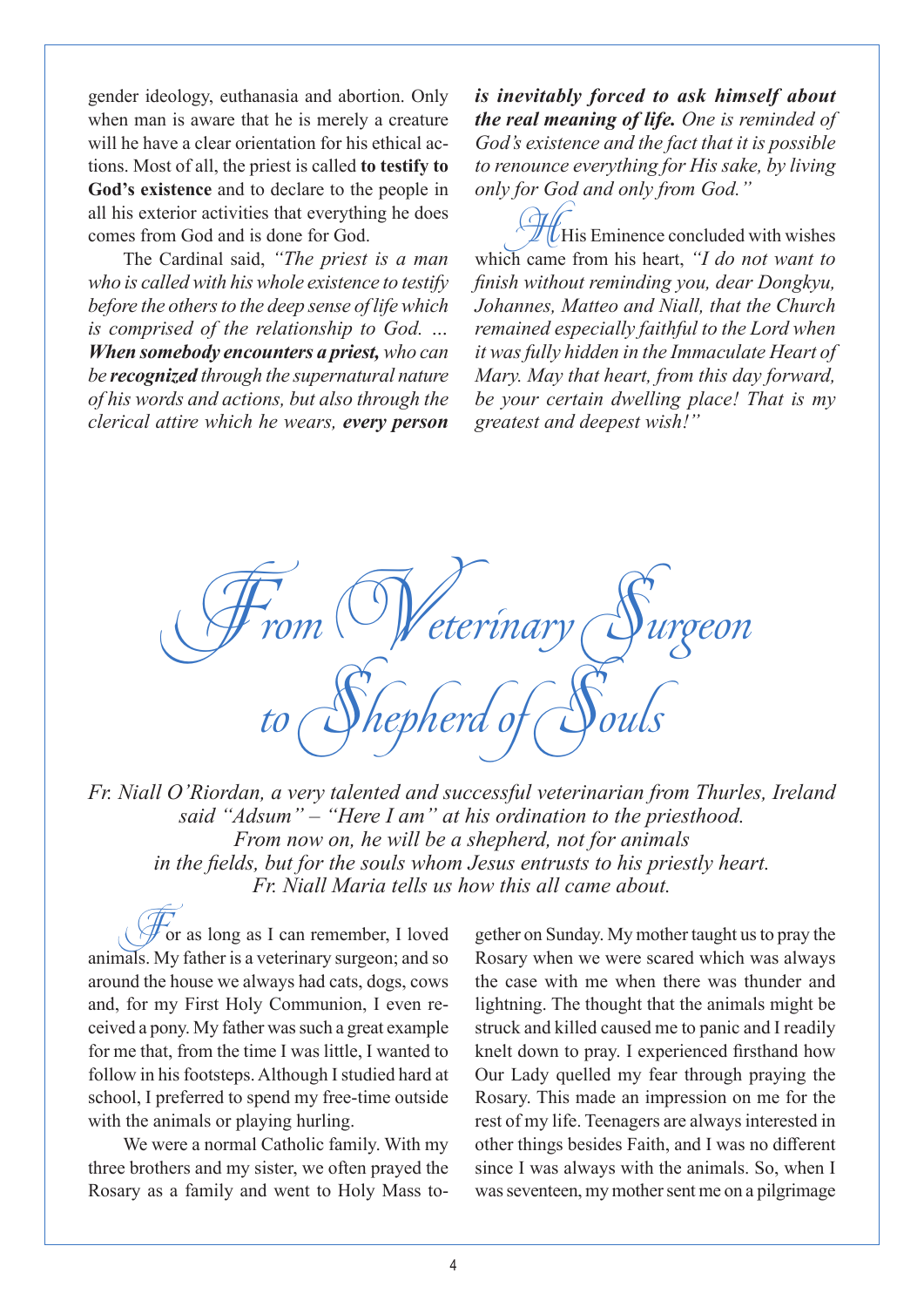to the Holy Land. It was interesting to see Israel; but, in the end, it was especially beautiful because I met people who helped me renew my Faith: Fr. Patrick, Sr. Edel Mary, Sr. Perpetua and Sr. Veronica were all young people full of joy and enthusiasm. Through them, I met Fr. Paul Maria Sigl at Christmas in 1998, and he awoke in me a desire to attend Holy Mass more frequently and to pray more fervently. Even thoughts of the priesthood were not out of the question.

At the same time, however, I was busy studying veterinary medicine at *University College Dublin* and dreamed of a family with children and plenty of money. When I met Fr. Paul Maria anew one week after graduating in June 2003, he invited me to come to Rome. God knocked on the door of my heart once again with the grace of His invitation to become His priest. Before making a final decision though, I wanted to work at least one year as a veterinarian.

During this year—I was twenty-two years

 $\mathbb Z$  he day I decided to become a priest was the happiest day of my life. I spent five months working in New Zealand where I read a book by Sr. Emmanual Maillard, "The Hidden Child of Bethlehem", which my mother gave me at the airport because she suspected I was having a big spiritual fight. What touched me the most was what I read about St. Joseph. What a powerful saint he is! So, I wrote him a little letter: *"If you want me to become a priest, then please end my relationship with Maria because I am not strong enough to do it."* I prayed a novena to him for the first time in my life. Two days after I finished it, Maria called me crying and asked, *"Why aren't we getting married? Are you thinking about becoming a priest?"*

When I said yes, she immediately responded, *"Then I will let you go."* As painful as the conversation was, I nevertheless felt great relief.

I returned to Ireland in January 2010, and, since I had promised, I worked for another six months as a vet. In this half-year, I felt anew how difficult it was for me to give up my work, my family and my friends. I turned again to St. Joseph. Following another novena to the saint I old—I fell in love with Maria, a classmate from Malta. On top of that, a very attractive career was unfolding before my eyes. I loved meeting new people, being able to help and learning a lot besides. I was working with outstanding veterinarians, and we looked after the most valuable horses in the world. I loved my job so much that it did not bother me a bit to be on the go from six in the morning until nine o'clock at night. My income reflected my efforts.

I saw Maria regularly, but in my conscious, I always carried the thought that I actually had been called by Jesus to be a priest. Nevertheless, I just couldn't break up with her because I didn't want to hurt her in any way. The thought of quitting my job was also beyond my strength. I visited the Family of Mary once in a while, but particularly in these times, the inner struggle became stronger. I was not distracted in the spiritual life there by my work or worldly friendships, and I felt like I was actually leading a double life.

had grown so fond of, I told my boss on March 19, 2010, (the Feast of St. Joseph) that I wanted to leave everything behind and become a priest. He looked at me puzzled and said, *"I support you, but I think you're crazy!"*

I finally arrived in Rome on June 25, 2010. I was overjoyed in my soul that I had taken this step, but my nature needed a seemingly long time before it became accustomed to this new life. Italian was difficult for me, and going back to school at the age of thirty and learning Greek vocabulary did not excite me either.

How often my thoughts turned to my horses and my work which had so fulfilled me and which was so beautiful, particularly in spring when the animals have their babies. I thought of my friends, my family and my freedom—going out at night, having money to spend however I desired and enjoying the outdoors. Although my first months in Rome were not easy, it was, nevertheless, a very grace-filled time. I learned a lot. As a vet, I was accustomed to having somebody assisting at my side and that everybody was waiting for me. Now, I learned to be the one who serves. That is what a priest should be—a servant of the Lord and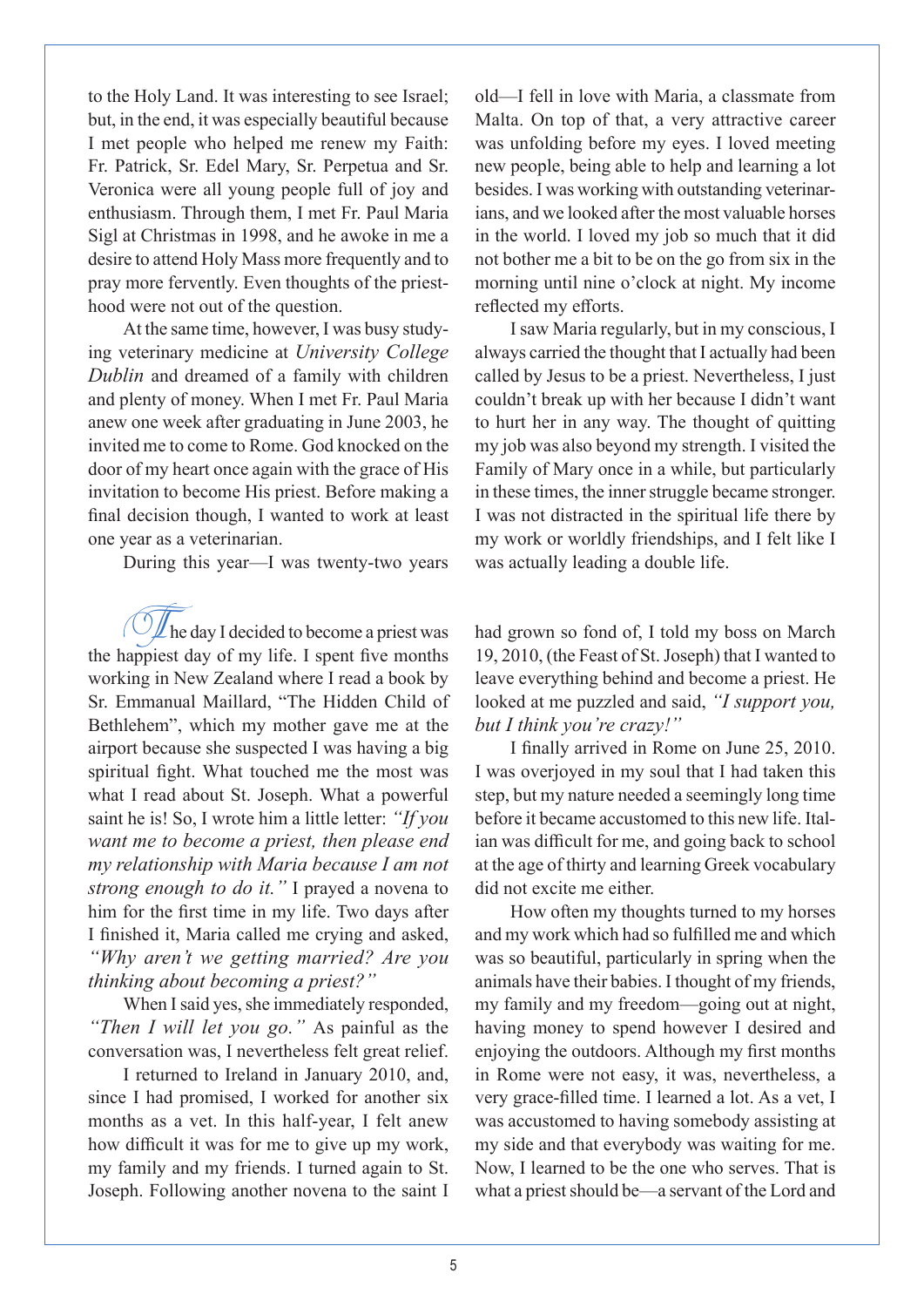his neighbor. Although I really missed my family and looked back on my work with a certain melancholy, my relationship to Our Lady grew always deeper. The fights began to dissipate, and the look back gradually disappeared from my conscious.

Today, I can only thank God that I made it, because one soul could never be compared with even the most valuable racing horse. And I thank God already for each person He chooses to entrust to my priestly work. It has been my experience: you are happiest where God places you! There-

fore, I am very excited to be working in Uzovska Panica, Slovakia. There, I care for street children and families saddened by our Fr. Ignazio's nearly deadly accident on October 8, 2017. He was hit by a motorcycle during a pilgrimage with teenagers to Amsterdam and due to serious head injuries, will still need a lot of time to recover.

Please accompany my apostolate with your prayers. With my whole heart, I send you my First Blessing and promise to remember you in my prayers and Holy Mass.

Thanks to my

*With his two siblings, Johannes Häuselmann had a beautiful childhood growing up in Urdorf, close to Zurich, Switzerland. Although his father is Protestant, he regularly went on Sunday with the family to Holy Mass in the Catholic church. Accordingly, the parents impressed on their children's conscious that Faith has an important place in family life. Fr. Pascal Maria, as he is called now, tells us how he found his vocation to the priesthood.*

Even as a child, I always wanted to become a priest. I liked to "play" Holy Mass, using lasagna noodles as a substitute for hosts. Once I became a teenager, however, this childhood dream came to an end; I was much more interested in playing soccer and going to parties. After high school, I decided to train for a very interesting job in the banking industry. When I finished though, I didn't want to start working right away at the age of nineteen. I wanted to travel the world and admire the beauty which our planet has to offer.

Reality hit hard however when, just a few months after my successful training, my mother, who had already been sick for a number of years with cancer, was taken to the hospital. She had already undergone various chemotherapy and radiation treatments, but this time we knew that she would not be coming home healthy. I visited Mom every day until on December 1, 2005, at the

age of 41, she went to her eternal rest.

This event caused a great about-face in my life. I had been confronted with death and so also with the question about the actual meaning of life and for what life is worth living. I had pushed these questions off to the side for many years through a superficial existence, but now I could not get them out of my head. Visiting night clubs had lost its charm because I was searching for existential answers.

It was clear to me that you can die from one moment to the next, for example in an accident or through a heart attack. And then what? A big help for me at this time were my visits to grandma and grandpa because they had already lost both of their children: my twenty-nine-year-old Aunt Isabelle through a car accident in 1996, and then my mother ten years later. To my great surprise, they did not fall into depression despite all this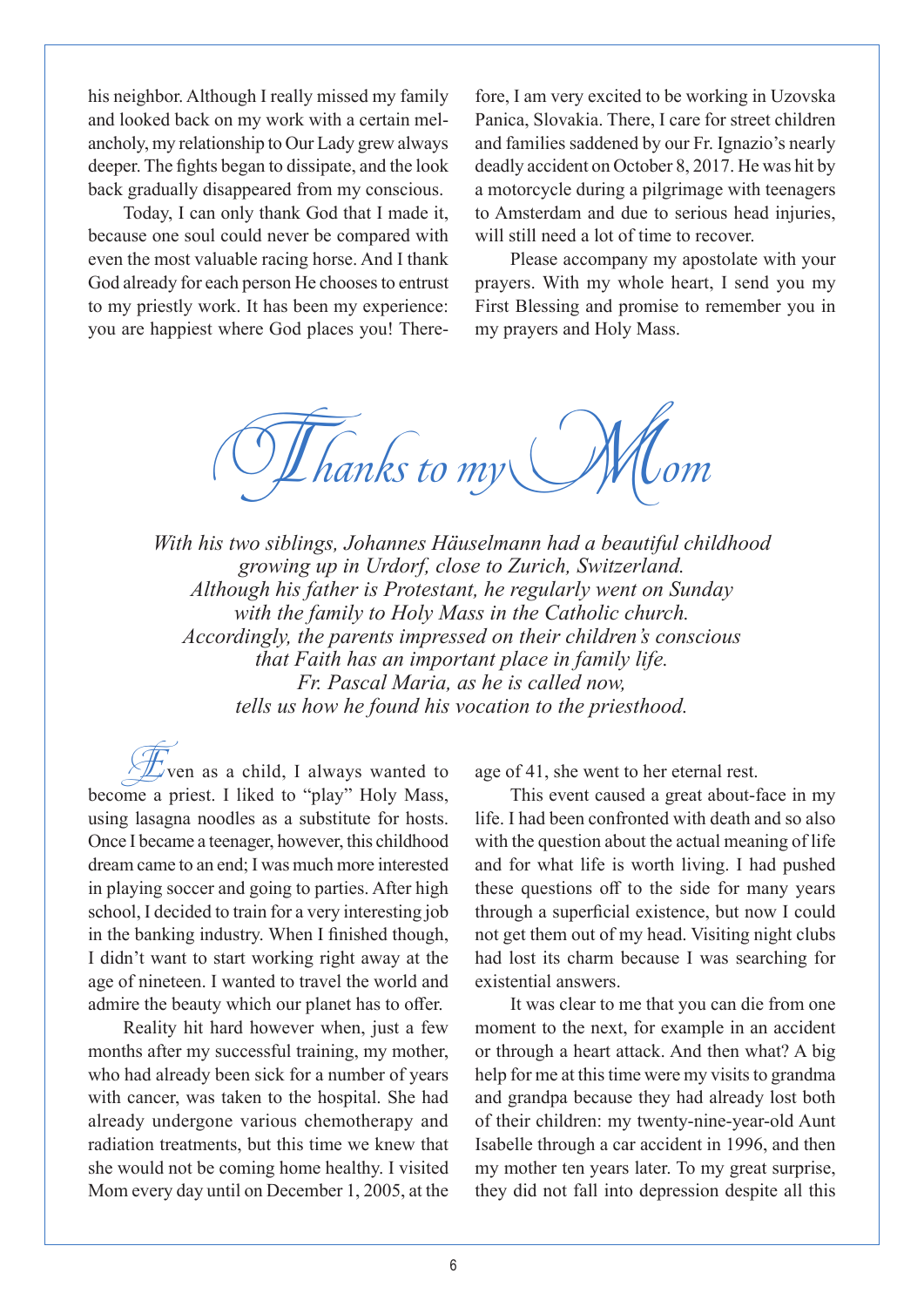suffering. I recognized that their solid Catholic faith gave them the strength to carry and endure these painful loses. In talking with them, but even more through their example, my Faith became more important to me.

 $\mathbb Z$  oday, I am certain that my mother stood close by me from heaven in this time; she had already prayed a lot for vocations to the priesthood here on earth and offered up her suffering for priests.

I started reading the numerous Catholic magazines to which my mother subscribed, including *Triumph of the Heart*. My interest in the Family of Mary grew, and I was able to meet them at various Days of Prayer in Switzerland.

Since the faith was becoming more important to me, I asked myself what I wanted to do with my life. Actually, I was quite content with my work at the bank, but a certain "something" was missing. I wanted to participate in all of Holy Week for once, and so I took vacation in 2008 to fulfill this wish at the seminary of the Family of Mary close to Rome.

The days there were wonderful, but the greatest grace from this visit was that Jesus' call resurfaced. After this Holy Week I was sure: *I want to become a priest and nothing else!*  Understanding this was like a great liberation and the answer to many of my existential questions.

One question remained: *Where* did God want me to be a priest? After I visited a few other religious communities which were out of the question for me, I had to decide between my home diocese and the Family of Mary.

It was a very difficult decision because, on the one side, I love my diocese but, on the other, found the charisma of the Family of Mary very attractive. Looking for clarity, I started with the introductory courses at the diocesan seminary in Switzerland. I prayed a lot and asked several priests for advice.

Then I remembered what Mother Teresa once said, if you do not know what God's will is, then go before the Blessed Sacrament for twenty-four hours and He will make it known. I took her advice, but the Lord allowed that I still did not recognize where He wanted me to be.

After going back and forth in this difficult time, I finally decided for the Family of Mary on August 15, 2010, after praying a novena to Our Lady; and I have never regretted it. I am thankful and happy to be a priest in this community!

 $\ell$ any people have helped on my way to the priesthood; I would like to sincerely thank them all. In particular, however, I would like to thank my mother, because I think that without her and the suffering she offered up in love, I would never be here where I am now.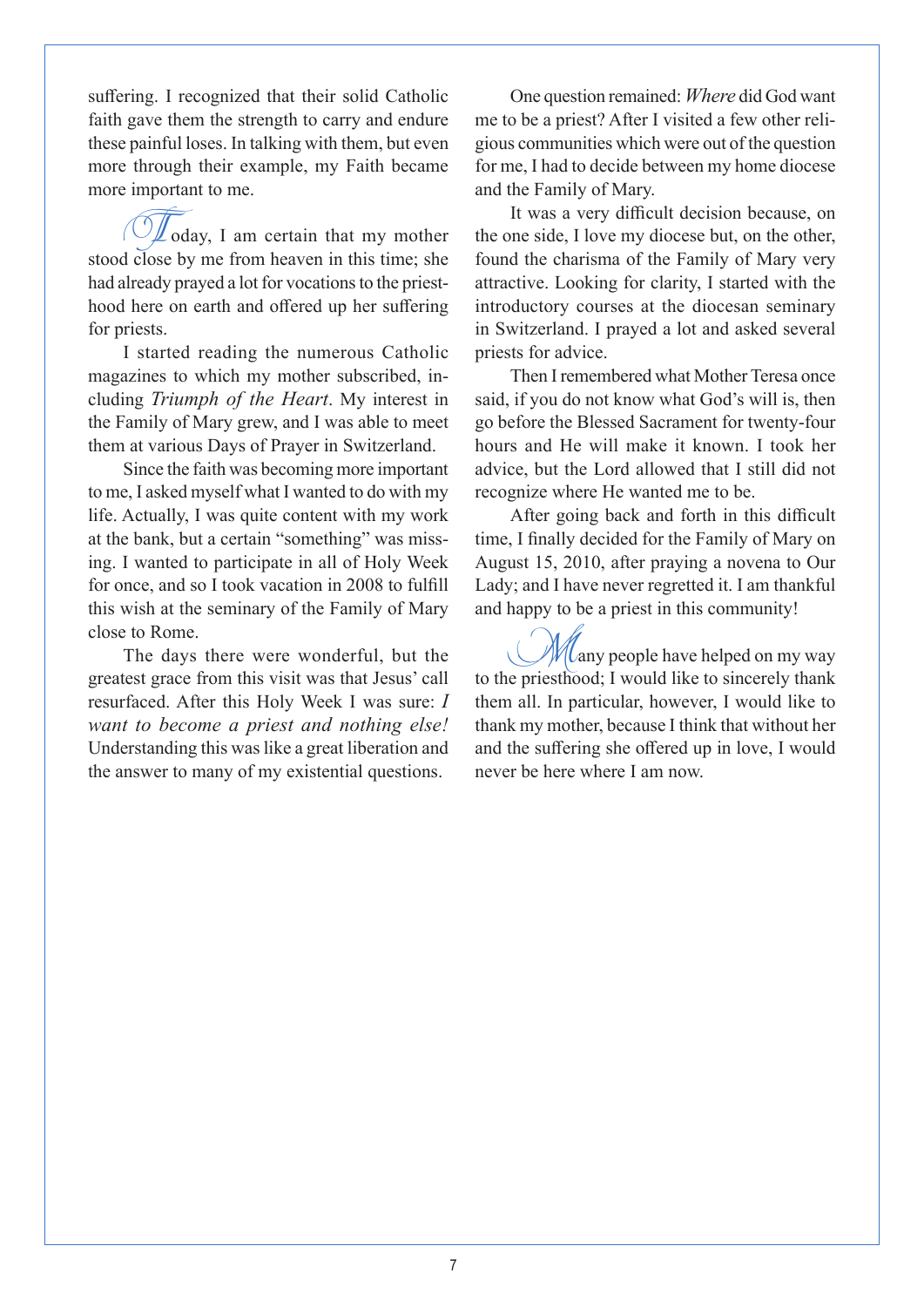*Yome and* See!

*These words, with which Jesus invited Andrew and John to follow Him, were also the decisive answer for Matteo Tosi from Riccione, Italy to his question about God's will for his life. For eight years, he received formation in our seminary to be a priest and missionary, and he is really excited about his pastoral work. He tells us how he discovered his vocation.*

The oldest of three children, I grew up in a Catholic family. My parents were active in the parish, my mother as a catechist and my father was a musician both for the liturgy as well as in the family circle.

As long as I can remember, I have had a living relationship with Jesus, Our Lady and my guardian angel. I remember exactly how our grandmother tucked my brother Andreas and me into bed when our parents were not at home. She sat down between our two beds, told us a story and prayed with us.

On one of these treasured evenings, I experienced the presence of Jesus, Mary and my guardian angel. Since that moment, it has remained in my conscience that they are always with me. That's why I would like to say that I have my grandmother to thank first and foremost for the gift of my Faith.

Actually, I always wanted to have a family. My mother remembers that as a little boy I sometimes said that I wanted to be like our parish priest, Don Giorgio, when I grow up. This thought completely vanished when I became a teenager. I

 $\mathcal{H}$ fter graduating from high school, I was interested in just one job—I wanted to become a physical therapist because I had the impression I was gifted in that field. Unfortunately, from 600 hundred applicants, only 60 were accepted each year; I was not among them. What should I do now? Physical therapy was the only job I could imagine.

So, in nearby Rimini I started studying kinesiology, in other words, everything that had to do spent most of my free time working with a Catholic youth program and playing music.

Already at the age of eight, I wanted to be a drummer because there was a band in our parish, and I was especially fascinated with the drummer. My parents helped me pursue this wish, and so I played in various bands as a teenager—in the parish for the liturgy, but also worldly music in a band at school and anywhere the opportunity presented itself.

When I was about twenty years old, a heavy metal band approached me because they wanted to record an album. I gladly accepted their invitation since it was a chance to make a break. It may seem contradictory, but whenever I played rock music, I always did it with Jesus.

We rehearsed in the basement of our parish, and so I had a key to the church. Before I went downstairs to practice, I always said hello to Jesus first in the tabernacle, prayed a little bit and asked Him to help me play better and more skillfully. The same year that our band "Silver Lake" released its first album, I entered the seminary. How did that happen?

with the movement of the human body. I thought it would be a big help for physical therapy and it was a useful way to pass the time until the next admission's exam. Besides that, the university was so close that I could live at home and save my parents the money of putting me up somewhere.

That year, 2004, I heard that Our Lady was appearing in Medjugorje, and in order to check it out, I participated in a pilgrimage to Bosnia Herzegovina. When I returned home, I felt the desire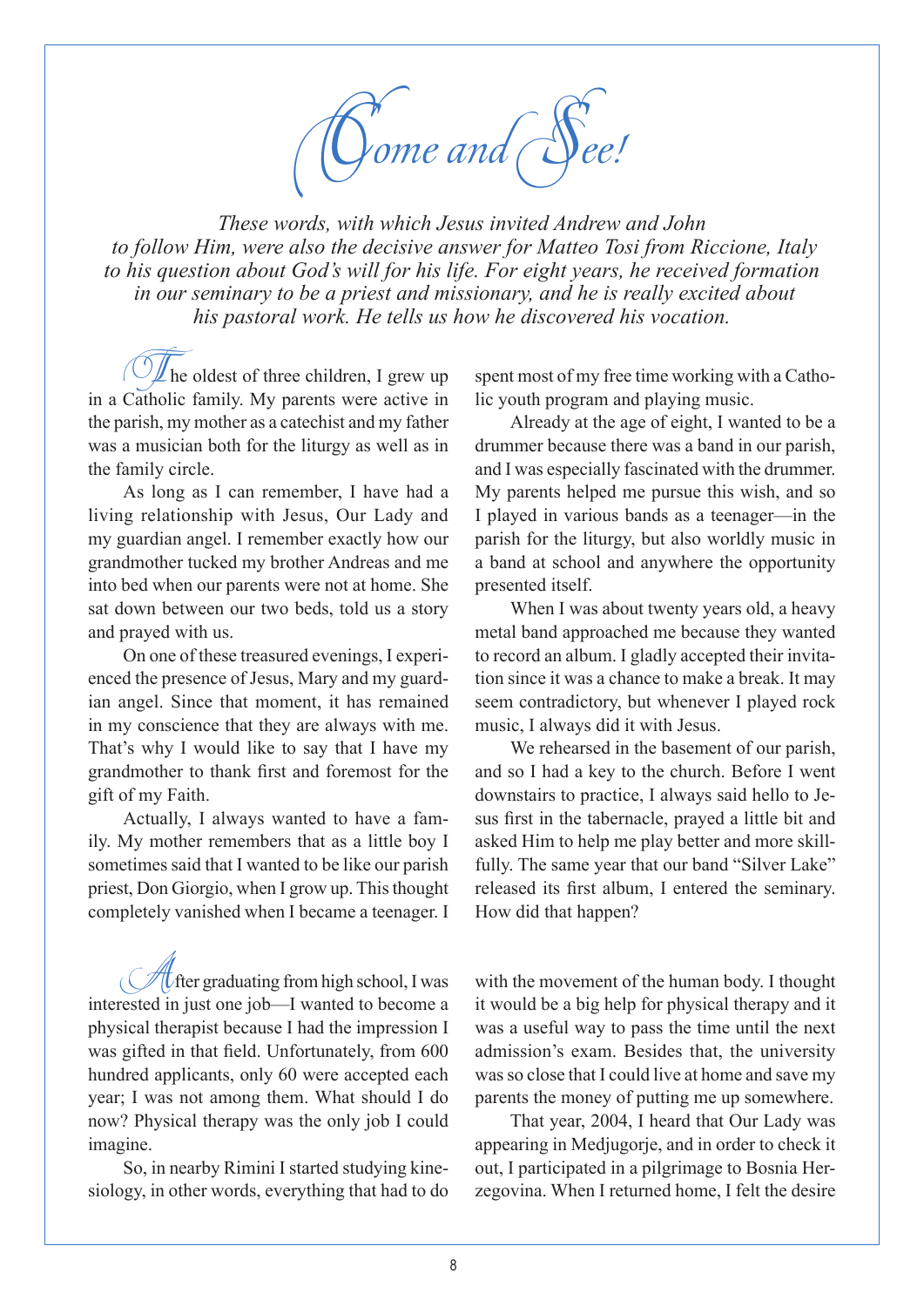to go to weekday Holy Mass, to pray the Rosary and to follow Jesus more seriously.

When I told my friend Marco about this, he shared with me that he had started saying the prayers of St. Brigid and enthusiastically counted off to me all the promises Jesus attached to the recitation of these prayers. It was obvious to me—I had to pray these prayers too!

I have prayed them every day for the last thirteen years. Since they are prayed every day, I had to reserve a certain amount of time for Jesus. I could not cut back on my studies, so I had to give up less important activities which, however, used up a lot of time, above all computer and music. Without me realizing it, Jesus entered more concretely into my life.

On top of that, I started up a prayer group with a few friends like Our Lady wished in Medjugorje. We prayed the Rosary together and

 $\mathcal{V}_{\text{ne}}$  and a half months passed when one morning somebody from the University of Bologna called: *"A few students didn't enroll and so you qualified to come! The last one!"* It bordered on a miracle. What a joy!

Additionally, I could live with my friend Marco, who today is a Franciscan in the Holy Land. We had everything that was important to us close by: the university, the church, the gym and grocery stores. It became routine for me to dedicate one hour every day to the Rosary and Holy Mass for my soul and one hour for my body with sports. Of course, we also had physical therapy practice in the hospitals while we were studying. This constantly brought me into contact with people who were suffering, and I experienced how many of them entrusted themselves to me. Therefore, I had to ask myself: *What do I really want, to help people physically or do I want to bring them consolation and joy through the faith?* I realized that, until now, Jesus had given me everything that I had asked Him, with the exception of the woman of my life, despite the many nice friendships I had had with girls. He knew what my greatest joy would be. And so, the desire grew in me to know God's will for my life.

For the first time, I asked Him, *"What do* 

spoke about our Faith. Although we started out with just five students, we soon grew into a group of twenty people. We strived to live Our Lady's message: daily prayer, regular Holy Confession, Holy Mass, fasting and reading the Bible. All this quickly lost the character of an effort and became for us a daily necessity.

I studied kinesiology in Rimini for two years before a friend talked me into taking the admission's exam for physical therapy again with him in Bologna. The night before, I prayed to Jesus, *"Please let us both pass tomorrow, but if you have to choose, then choose my friend because I at least have You and the Faith—he doesn't. It would be easier for me to accept being turned down again than for him."* Jesus answered my prayer. For the 60 open spots, Michael finished 35; I was number 73. I missed it again! So, what did Jesus want from me?

*You want from me?"* Right away, I thought, He might be calling me to the priesthood. And I thought to myself, *"If I, who have a deep relationship with Him, won't follow Him, then who will?"* Only one question remained: *Where?*

In our parish, we often invited people to come and give witness to their Faith. At this time, sisters from the Family of Mary came, including one whose family had brought a little statue of the Queen of Peace from Medjugorje to Civitavecchia where it cried tears of blood. We wrote all about this event in issue 61 of *Triumph of the Heart*. The miracle was recognized by the Church because the responsible, Bishop Grillo, declared under oath that on March 15, 1995, at 8:15 a.m. that statue he was holding in his hands cried tears of blood, and Pope John Paul II put his own signature at the bottom of the document.

The Holy Father had the statue brought to the Vatican at the time so that he could venerate, kiss and bless it. Finally, he crowned her with a golden crown which Bishop Grillo had brought with him.

Through their presentations, the sisters answered a lot of my questions, and that was a sign for me to learn more about this community. I drove to Rome for a weekend with a few friends, but this visit did not help me to decide anything.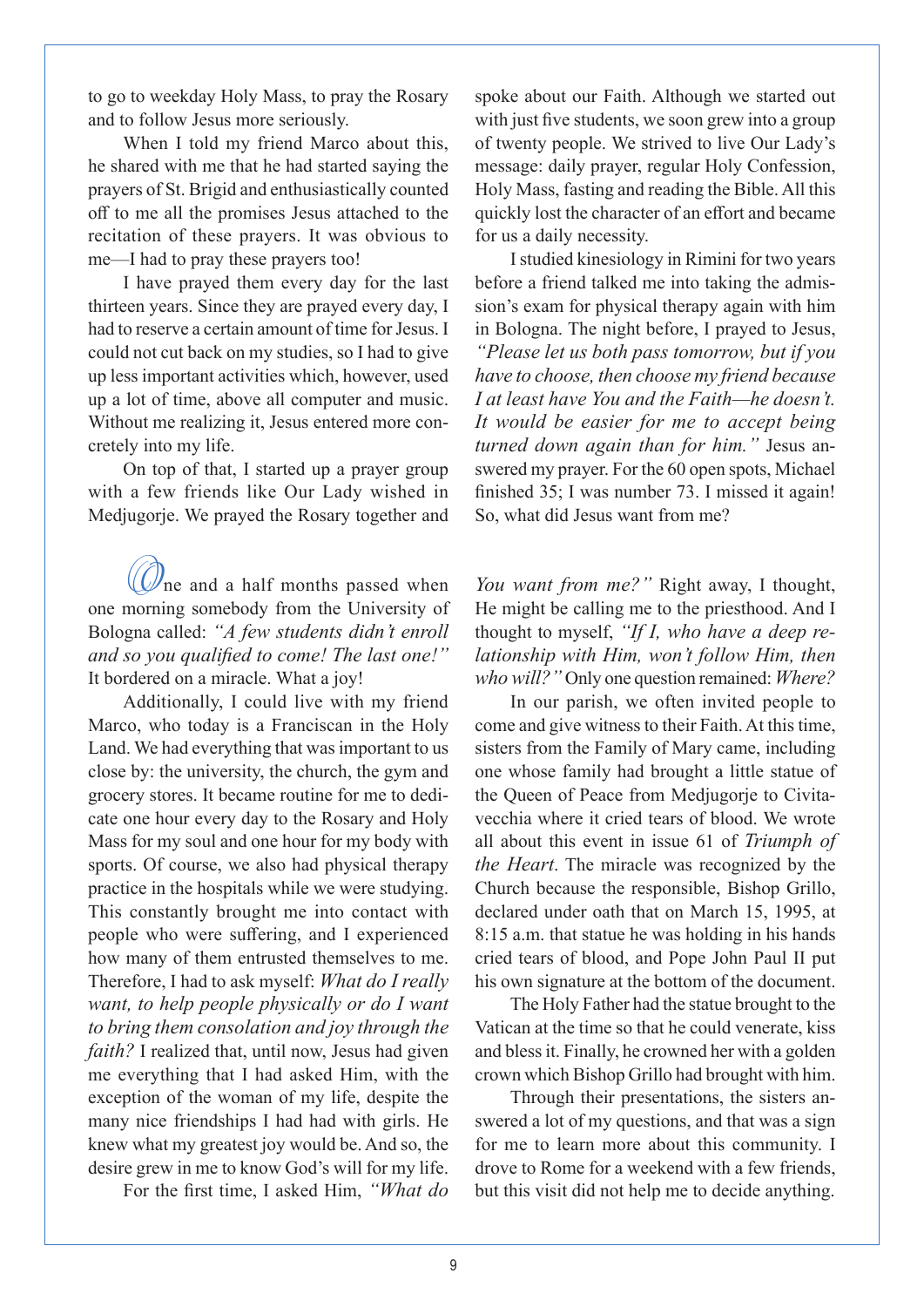# My invitation to the seminary

uring another pilgrimage to Medjugorje, I met Fr. Maximilian, a young, completely happy priest from the Family of Mary who fascinated me with his well-balanced charisma and his spiritual depth. I thought, *"I would like to be like him. I can imagine being a priest like that."*

And since with God nothing happens by chance, meeting Fr. Maximilian was the answer to the question of where God wanted me—in the Family of Mary. When I had the opportunity to meet the founder of the community, I told him about my desire and asked him if I could try the Family of Mary. Fr. Paul Maria answered me, *"Come and see! You can come tomorrow, in a week, in a month or in a year."*

At that moment, I felt not only great freedom but great joy as well. It was a confirmation for me that this is where Jesus wanted me. On top of that, He gave me a special grace, making it easy to leave behind everything I was doing at the time—my studies, music, sports, etc., in order to follow Him. The following week, on June 19, 2009, Pope Benedict XVI initiated the Year for Priests. It was a sign for me. At the beginning of that year I wanted to start my priestly way as well.

Life in the seminary in Rome was a very new world for me. Seminarians from many other countries lived together here—completely different, strange cultures and habits for me. Some things were a challenge which were made easier by prayer. I found in the seminary the spirituality for which I had been searching: Marian and Eucharistic.

Although I do not have other seminaries to compare it with, I can say that Jesus really formed us here in Rome. I spent many hours before the Blessed Sacrament; I had time for adoration every day, time to be with Jesus in the Holy Eucharist. The balance during our formation was also so important to me—prayer, music, sports, art, discovering beauty in so many ways, the chance to discover and develop one's own abilities. All this made the time in the seminary like a little paradise.

 $\n *L*$  ooking back, I can only thank all those who have helped me on my way to the priesthood—my parents and grandparents who always supported me in all my decisions because they wanted me to be happy: my siblings Andreas and Lucia for the love which they unconditionally gave to me. Above all, I want to thank Don Giorgio who was for me the first example of a priest whom I wanted to imitate and who accompanied me from Baptism to the seminary: helping me understand how one can concretely live Faith. Thank you to all those who accompanied me spiritually and humanly with wisdom and love. Grazie! Thanks!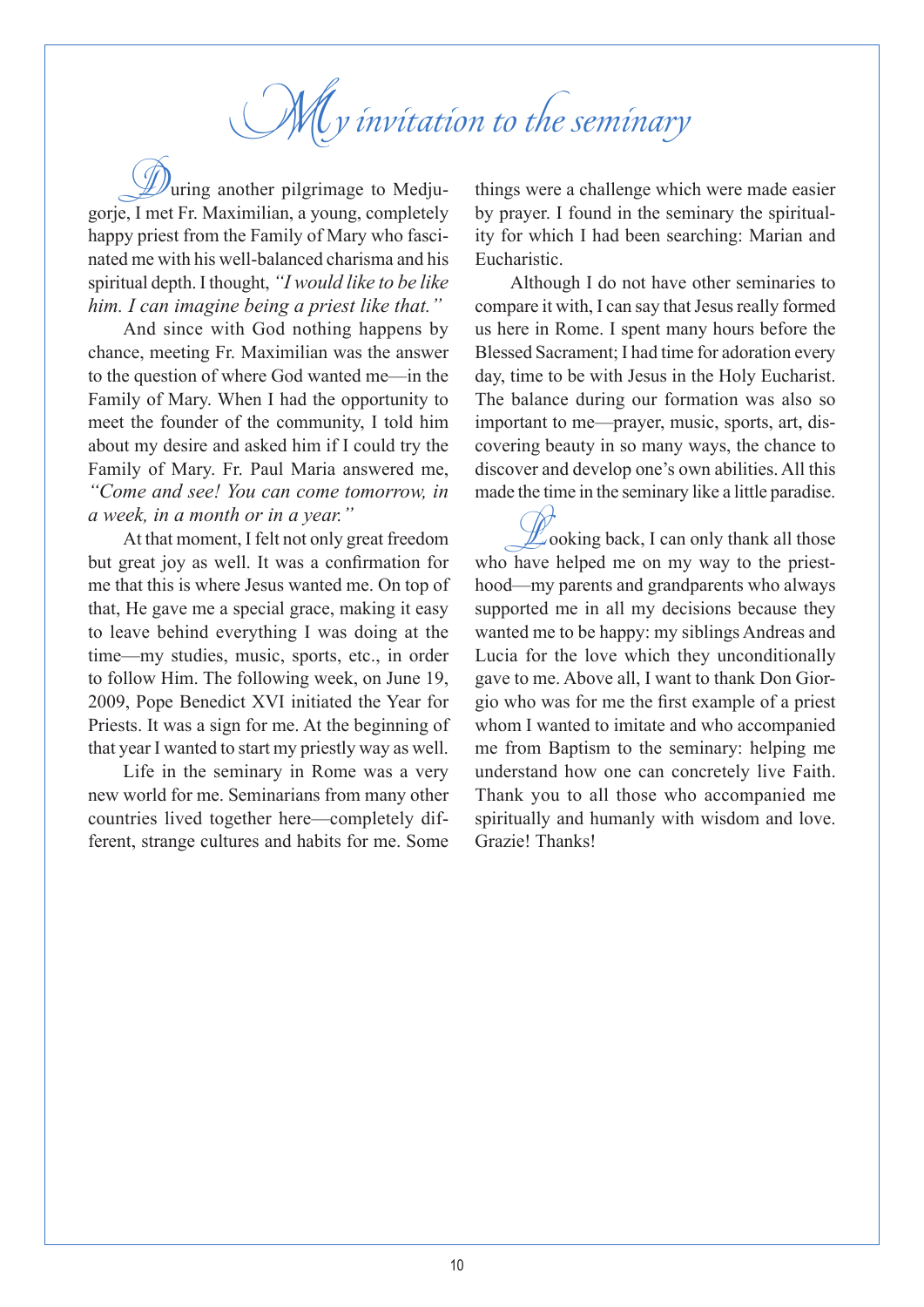$\it U$ issionary for

*Fr. Damian Maria was born on April 19, 1986, in Kyungki-do close to Seoul, Korea and given the name Dongkyu Shin. He met the Family of Marythanks to a German missionary, Fr. Anton Trauner, whom we will tell you about after this testimony.* 

hen I tell the story of my vocation, I always start with my mother's Faith. Like many Korean women, she grew up in an atheistic environment; my father, on the other hand, came from a deeply faithful Protestant family.

My dad worked for Samsung; in order to be successful and maintain a job there, you have to dedicate your life to the company. He only came home every other weekend, and when he did, he was exhausted. My mother was very lonesome and, therefore, took her sister's advice of visiting the Catholic church. She learned about the faith there and was baptized. My parents then married on November 28, 1985, in the Catholic church; and in 2006, more than twenty years later, my father also converted.

One day—I was still a child—a pilgrim statue of Our Lady of Fatima came to our home; and since my mother felt drawn to her in a special way, she consecrated me to the Queen of the Rosary.

 $\frac{1}{\sqrt{2}}$  my years at school were coming to an end, I had to start making decisions about my future. I thought to myself, *"You only live once and for a short time in this world, how then can I make this life valuable?"*

Immediately Jesus' words came to mind, *"No one has greater love than this, to lay down one's life for one's friends."* (Jn 15:13). Jesus not only taught that, but he lived it. And that is precisely the task of the priest who, in the imitation of the Lord, gives his life for his sheep. Yes, I wanted to live for that!

But which community should I join? The most important criterium for me was that the community be Marian. This feature was too little

To ease her inner struggles and loneliness, she sought consolation in prayer. I even saw her praying on her knees for hours at home. Thus, she taught my sister and me to give God the first place in our lives. It was a given for us to go to Holy Mass every day and to pray the Rosary. My mother said to us, *"Not to participate in a Holy Mass is the same as losing a valuable jewel."* It was not important for her that we shine at school; what mattered was that we were good in the eyes of God.

I learned from her that the only thing we have to have in life is God. Therefore, it was already clear to me as a teenager, without God and without prayer I can accomplish nothing. Above all, I will have no peace in my heart. I experienced through prayer how much Jesus loves me. And when I considered whether a person is capable of loving me as much as He does, I was certain that it is impossible.

pronounced in all the communities I visited.

Then I met the "Sisters of the Immaculate Heart of Mary" founded by the German missionary Fr. Anton Trauner, from the Diocese of Augsburg. I found in them this love for Mary in the spirit of the messages of Fatima. So, I joined their youth group which met every Saturday for Eucharistic adoration, the Rosary, Holy Confession and Holy Mass.

We spoke with one another about our difficulties, consoled one another and deepened our knowledge of the faith. This created a strong bond among us, and we had a great love for one another. I also met Fr. Sanghee, my future brother, who at the time was still studying physics.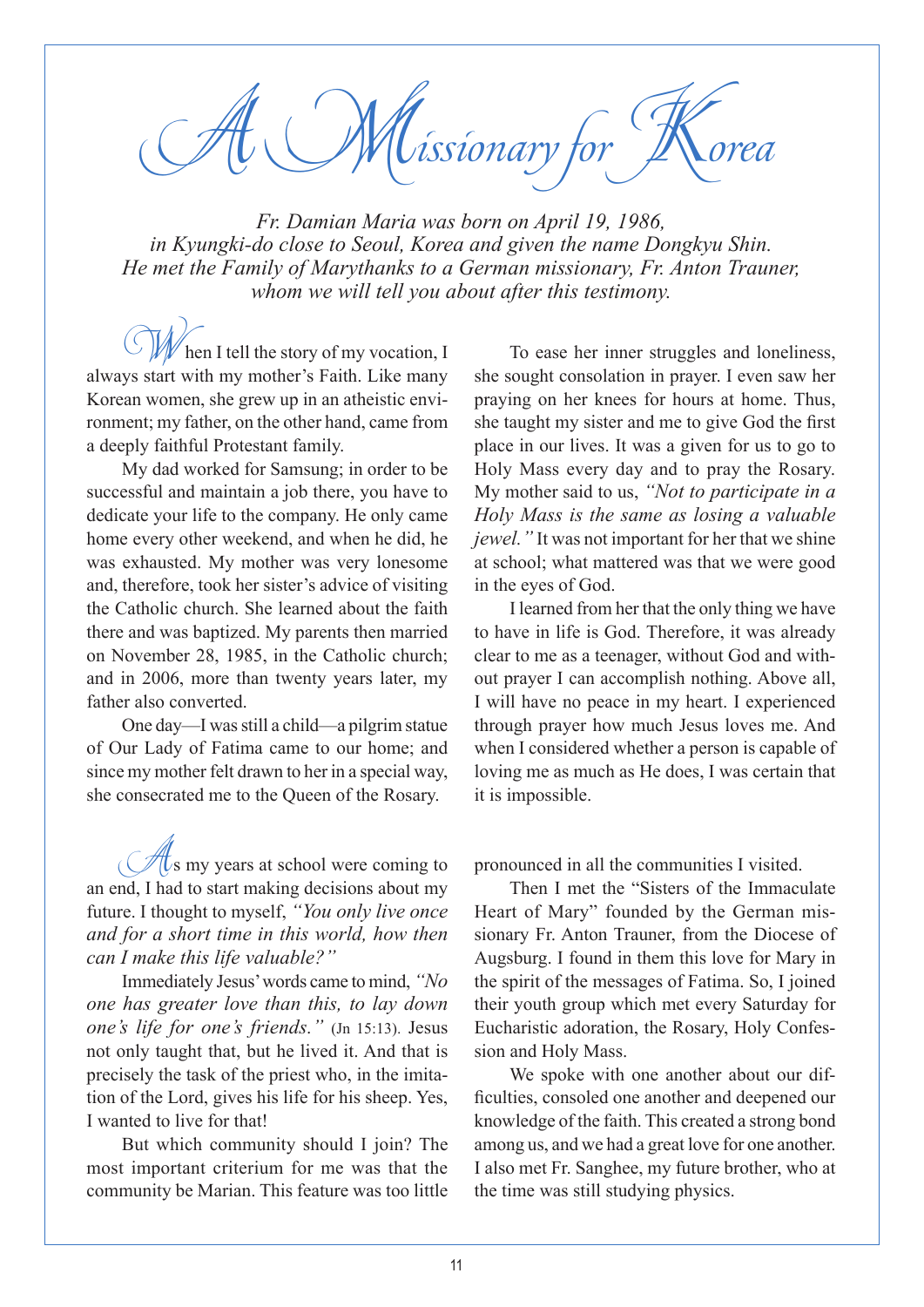When I personally met Fr. Trauner for the first time, he was already eighty-five years old. In him, I found a priest who longed for the unification of North and South Korea more than most Koreans and who, with this intention, tirelessly spread the message of Fatima everywhere. I knew immediately that I could entrust myself to him.

With time, I realized that all the good religious practices which I had learned at home, like making the Five First Saturdays of Reparation or love for Jesus of Divine Mercy, could be traced back to Fr. Trauner. In the end, he was also the one who recommended that I join the Family of Mary in order to continue his mission in Korea as a priest.

Although I knew nothing about the community, I had complete trust in Fr. Trauner's advice and I prayed that St. Joseph accompany me on my vocational path. Fr. Paul Maria, who was friends with Fr. Trauner, allowed me to come to the pre-seminary in Rome, but I first should learn Italian and English. So, I prepared for my trip with language courses. From all sides, people were advising me not to study in Europe, but I prayed and entrusted everything to Our Lady.

The day of my departure, February 28, 2007, finally arrived. My family and relatives cried, not only because we had to say good-bye, but, above all, because we did not know if we would ever see each other again. My cousin was among them. As children, we had dreamed of one day being a priest and a nun in the same parish, but now she had to let me go. It did not take long, however, before she found her way as an apostolic sister in the Family of Mary.

The Mother Superior of the Sisters of the

Immaculate Heart of Mary, Sr. Marie Johan, gave me a little statue of St. Joseph as a going-away present. It was a sign for me that he had accepted my request to accompany me. I landed in Rome after a twelve-hour flight. A few sisters from the Family of Mary were waiting for me at the airport, and guess where they took me? To *Casa San Giuseppe,* the House of St. Joseph, and that on the eve of the month of St. Joseph, March.

I could only give thanks to God! I felt at home in the Family of Mary from the very first moment, even though everything was different than back at home in Korea. The atmosphere of prayer, adoration, Rosary and love for Our Lady which I experienced in the brothers and sisters made a harmonic family out of us although we were all very different—completely different!

After two and a half years of spiritual formation, I studied philosophy and theology in Rome with the seminarians of our spiritual family. To my great dismay, I had to interrupt my studies for two years to complete my military service in Korea. Even though this was a very difficult time for me—military service in Korea is truly unpleasant—the experiences I had were very helpful to me. How happy I was to return to Rome, though, with set prayer times and the loving atmosphere of the brothers and sisters around me!

 $\sqrt{8}$  ow, a great responsibility is awaiting me—returning to Korea as a priest and helping the people there to love God and Our Lady. I ask you with all my heart, dear readers, to include our Korean mission in your prayers. We will repay you with our blessing and remembering you at Holy Mass!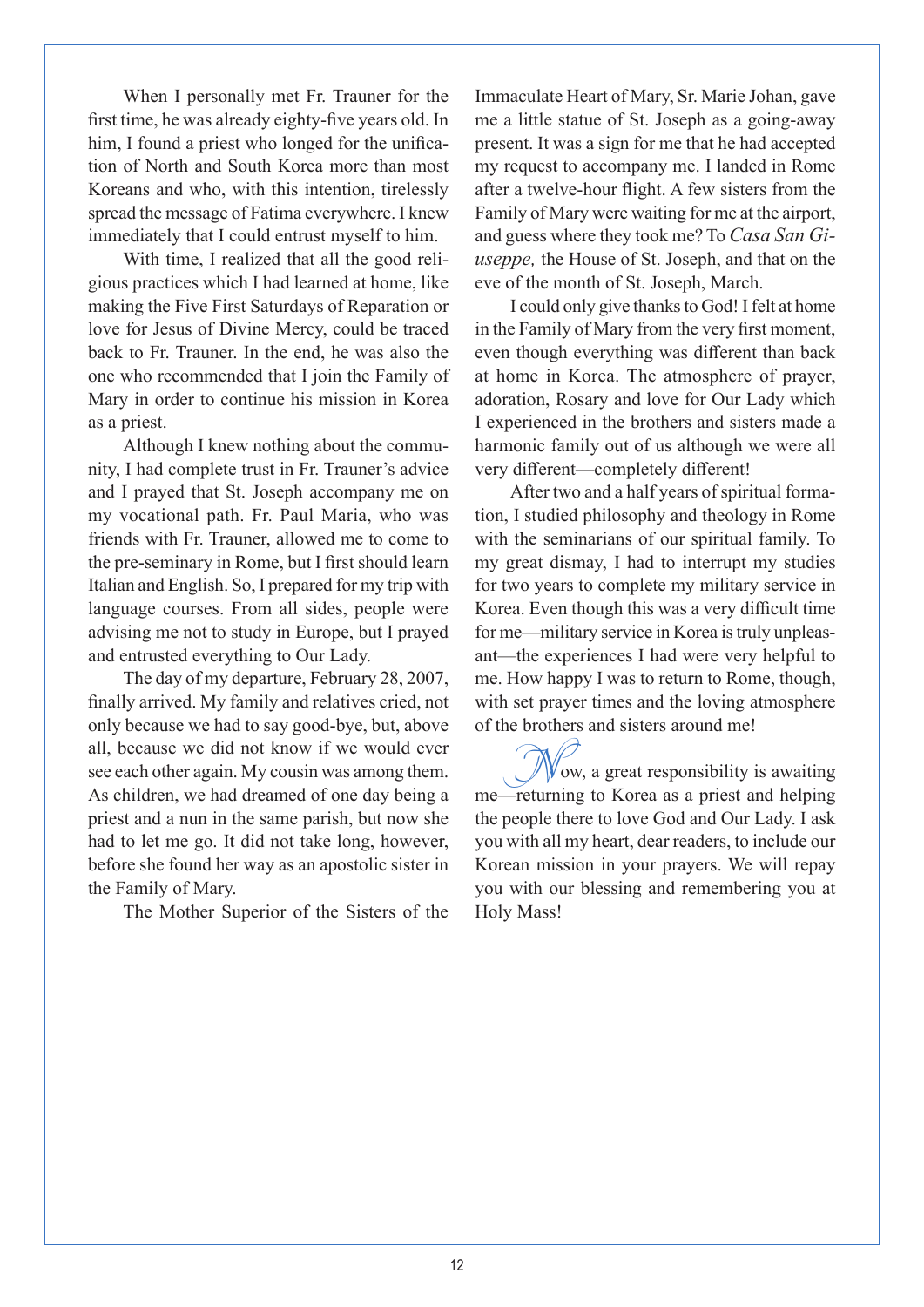$\mathcal{A}_n$  Apostle of

*On October 14, 2017, a great apostle of peace from our day died in South Korea, the ninety-five-year-old German missionary Fr. Anton Trauner. For nearly sixty years, he tirelessly worked in eastern Asia for the needs of the people and to spread the message of Fatima. More than the Koreans themselves, the deeply Marian priest longed for the reunification of a nation divided by Communism. Unknown in his homeland, Fr. Anton was loved and appreciated as a saint by the Catholics of South Korea and beyond.*

 $\mathbb{Z}$ t never would have occurred to the enthusiastic athlete in his youth to become a priest, least of all in Korea. Born in Wertingen, Germany in 1922, Anton loved the mountains and his freedom, but as far as the faith was concerned, he did not know much. His mother, Carolina, on the other hand, deeply desired for her only son to become a priest. Later on, Anton was convinced, *"My mother prayed for and attained my vocation to the priesthood."*

In 1940, new students came to Anton's high school because the school of the Benedictine missionaries in St. Ottilien had been closed by the Nazis. One of these boys brought eighteenyear-old Anton closer to the faith, and he suddenly started reading books about Jesus. *"This completely changed my life. When I finished school, I was sure that I wanted to become a* 

 $\mathscr{D}$ uring a student pilgrimage to Rome in 1951, Anton also visited Assisi. Touched by the grace he felt in this place, the twenty-eight-yearold prayed earnestly in the church of St. Francis, *"I also want to be an apostle of peace!"* Yet, what happened the next day? On the train ride back to Rome, he met a college girl and they fell in love. His friend advised him, *"Entrust yourself entirely to Our Lady and learn from her if you want to achieve truly great things in your life."* The inner struggle to end the relationship with this girl put so much pressure on Anton that he had

*priest."* Yet, Anton Trauner had first to experience the terrors of the Russian military campaign as a young radio operator.

In 1945, he was captured by the Russians and spent nearly four years in a forced-labor camp in Yugoslavia. It was there, ironically, that he heard for the first time from a fellow prisoner about the Marian apparitions in Fatima. *"What moved me profoundly back then was the message that Russia would convert."* 

Back in his homeland, Anton entered the seminary in Augsburg at the age of twenty-six. He used the opportunity to learn more about Fatima. Additionally, a friend introduced him to St. Louis de Montfort and encouraged him to consecrate himself entirely to Our Lady. He gave him True Devotion to the Blessed Virgin Mary, in which Anton discovered "his" Marian way.

a nervous breakdown. Yet during his three-week stay in the clinic, he received a special healing, *"Until that time, I was pretty much a slave to what others thought,"* the former athlete admitted. Now, however, down and out, he was able to overcome this non-priestly weakness. Due to his compromised health, however, they refused to admit him for ordination to the priesthood. Consequently, Anton worked as a teacher and catechist back home for four years. It was not until later, as a missionary, that he realized looking back, this "detour" was necessary, *"otherwise I never*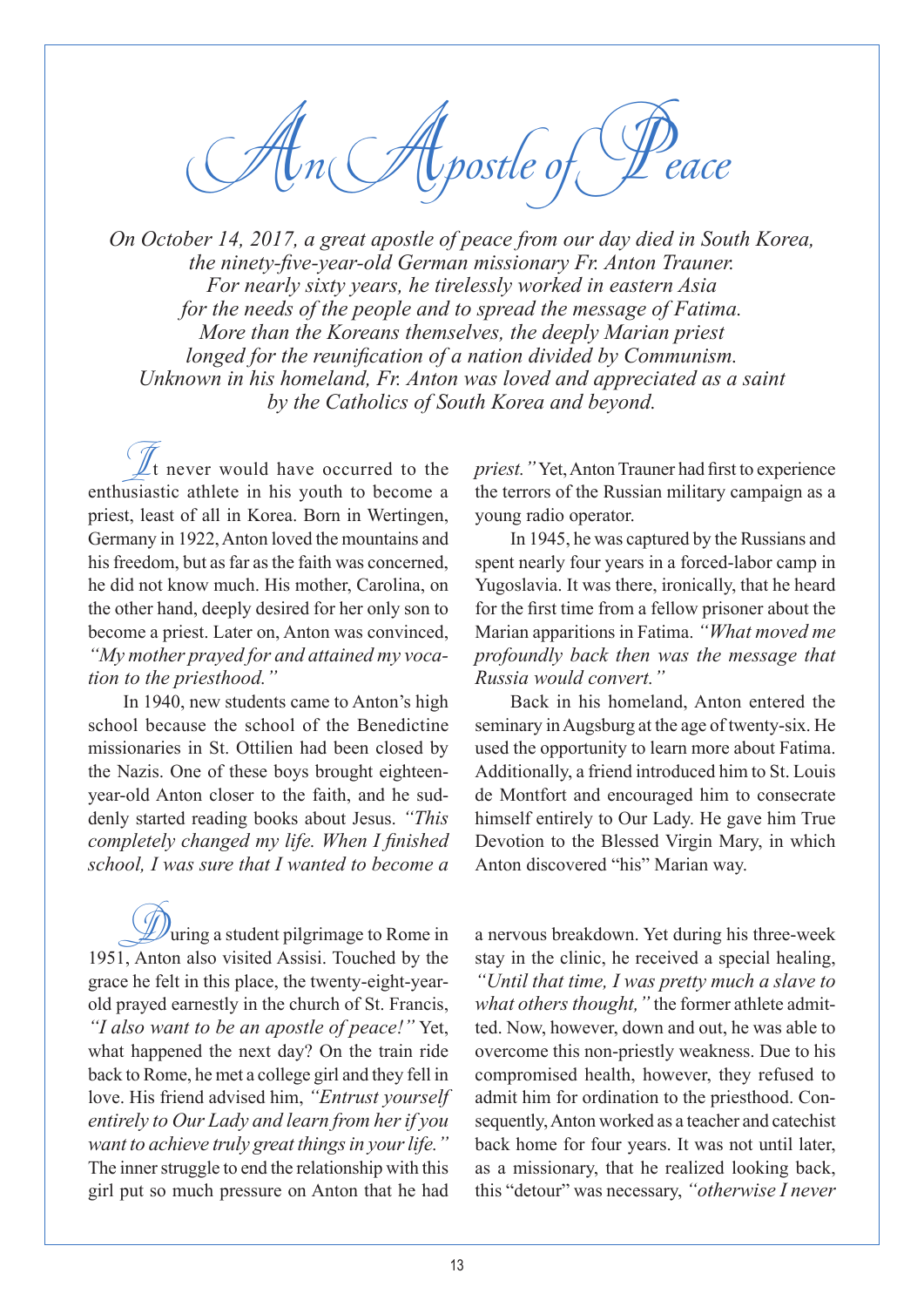#### *would have come to Korea."*

In 1956, it so happened that a German missionary priest, Fr. Sieberz, a survivor of the Benedictine Abbey Tokwon in North Korea which the Communists disbanded, visited the parish of Anton Trauner and noticed his struggle. *"Come to Korea, we need priests there,"* Fr. Sieberz encouraged him. And he arranged that, on April 27, 1958, the thirty-five-year-old Anton Trauner be ordained to the priesthood in Ingolstadt by a German missionary bishop from China.

Soon thereafter, the new priest boarded a Japanese freighter in Bremen and in July, after six weeks at sea, he reached the port of Busan on the southern coast of the Korean peninsula. He had discreetly attached a Miraculous Medal at the front of the ship to make it clear that Mary was leading him to Korea!

He was one of the first German Catholic missionaries to come to South Korea after the Korean War (1950-1953). He found a poor country—there was nothing of today's powerful economy—and Busan was packed with North Korean refugees. The priest knew nothing about the country or the language. A student taught him the first Korean phrases, the food was more than unusual and the European even fell ill with Typhus. So, the beginning was very difficult for Fr. Trauner who later spoke, thought and even considered himself a Korean. The Church he encountered there was small and weak, but strong in Faith and dynamic; the believers were great people of prayer. After one year, in the port of Busan, his first parish was

 $\mathcal{V}_n$  August 15, 1964, Fr. Trauner founded the World Apostolate of Fatima in South Korea. He understood that Fatima was the key to the reunification of North and South Korea, and this was his heart's greatest wish. He extended Our Lady's request for prayer in Fatima for the conversion of Russia to that of North Korea. As a German, he untiringly reminded the Koreans about the miracle of the fall of the Berlin Wall and the reunification of Germany. In the hearts of the Koreans, which were threatened to become lethargic from their prosperity, the hope of reunification through prayer had to be kept alive. Fr. Trauner liked to

entrusted to him after one year. He was among the North Korean refugees, of whom only a handful were baptized. Under great hardships, the few Catholics quickly started with the construction of a parish church. *"Many of my believers back then sold their valuables to finance the construction."*

From the beginning, Fr. Trauner energetically helped wherever he could. He tirelessly organized humanitarian aid from America and his homeland, visited the suffering—believers and non-believers alike, brought the sick to the hospital and paid the tuition for impoverished youth. News of this spread quickly, and the Koreans soon revered him as their *"Father of the Poor".* With trust and vision, Fr. Trauner founded in 1962 an orphanage for the many orphans of war which later became known around the country as the "House of Love".

When a German manufacturer sent him ten sewing machines in 1965, he saw it as a sign to establish the Han-dok Vocational School for girls. A German-Korean school followed in 1976, and, just one year later, the construction of the birthing clinic in Busan which primarily serves poorer women for next to nothing and in which, to date, nearly 20,000 children have been born. Fr. Trauner was always aware that everything which had been achieved was God's doing. When asked what most influenced his work, he answered simply and honestly, *"The connection with Mary; I'm her son and have put myself at her disposition. I trust in her guidance and give to her everything that comes along."*

say, *"Prayer is our only weapon. I believe that through prayer we can achieve the reunification of Korea without spilling blood. It is the will of God that the one Korean nation which is separated be reunited."* In view of North Korea, Fr. Trauner was convinced, *"This country needs a mother in order to find God. Mary is the mother of the whole world. When we accept her and let her guide us, then she leads us on a way of peace—but through the Cross!"*

So, in 1974, close to Imjingak, right along the border with North Korea, Fr. Trauner started to gather thousands of believers every year on May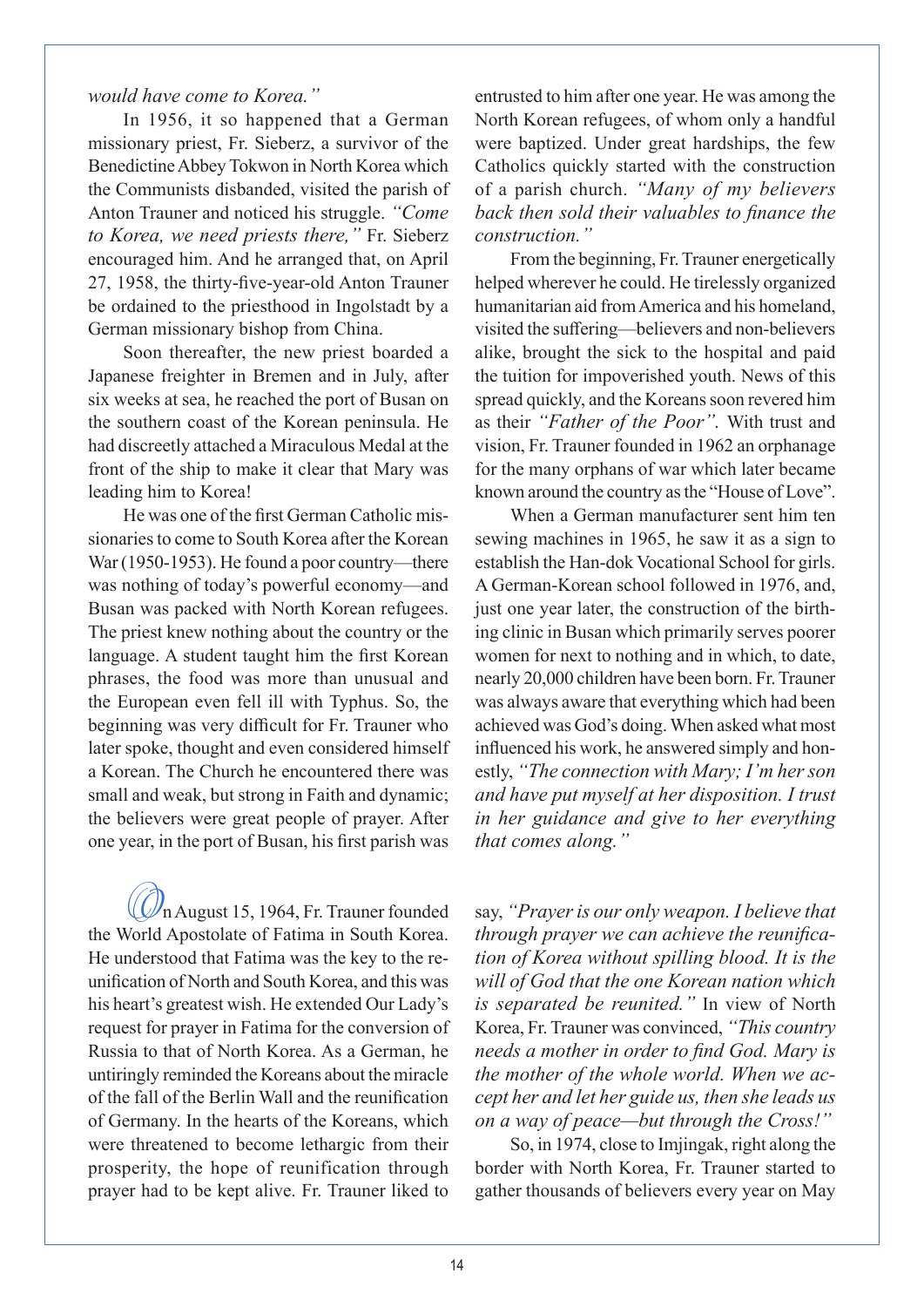13, for a Fatima Mass and for public prayer for the people in North Korea. For forty years, the Fatima Apostle unwaveringly called together his South Korean believers to this outdoor prayer meeting. Finally, on May 7, 2015, he experienced an amazing answer to his prayer—the consecration of the Peace of Fatima Catholic Church close to Imjin-

gak, just a stone's throw away from the border to North Korea. Permission for construction near the demilitarized zone proved extremely difficult until a letter with the desired approval finally arrived from the Secretary of War. *"I had just one dream: that Mary transform this communist country into a people of God!"*

On the Feast of the Annunciation 1986, Fr. Trauner founded, amidst great difficulties, his own community of sisters, "The Sisters of the Immaculate Heart of Mary," who became an indispensable support for him in his Fatima apostolate, especially through their prayer. It must have been a great consolation for Fr. Trauner at the end of his life to see as a priest and as a deacon his spiritual sons, whom he had sent to study in Rome so that they could continue his mission someday.

For Fr. Sanghee Maria, and the newly ordained Fr. Damian Maria, Fr. Trauner was the model of a Marian priest from the start: "If we had problems, it was enough to see how he awaited everything from Mary. She meant everything to him. His way of expressing himself was simple, yet you felt a special power of grace when he spoke from the convictions of his heart. The Koreans from Busan called him, 'the holy man with blue eyes'."

Fr. Anton Trauner died in Busan on the morning of October 14, 2017—his 95th birthday. At the same time, nearly 9,000 miles further west in Fatima, it was still October 13, and the 100th anniversary of the last apparition of the Queen of the Rosary whom Fr. Trauner, as a Fatima Apostle, had consecrated his entire priestly work. At the funeral Mass in the Busan Cathedral, presided over by the diocesan bishop, two additional bishops, more than 200 priests and 4,000 believers participated.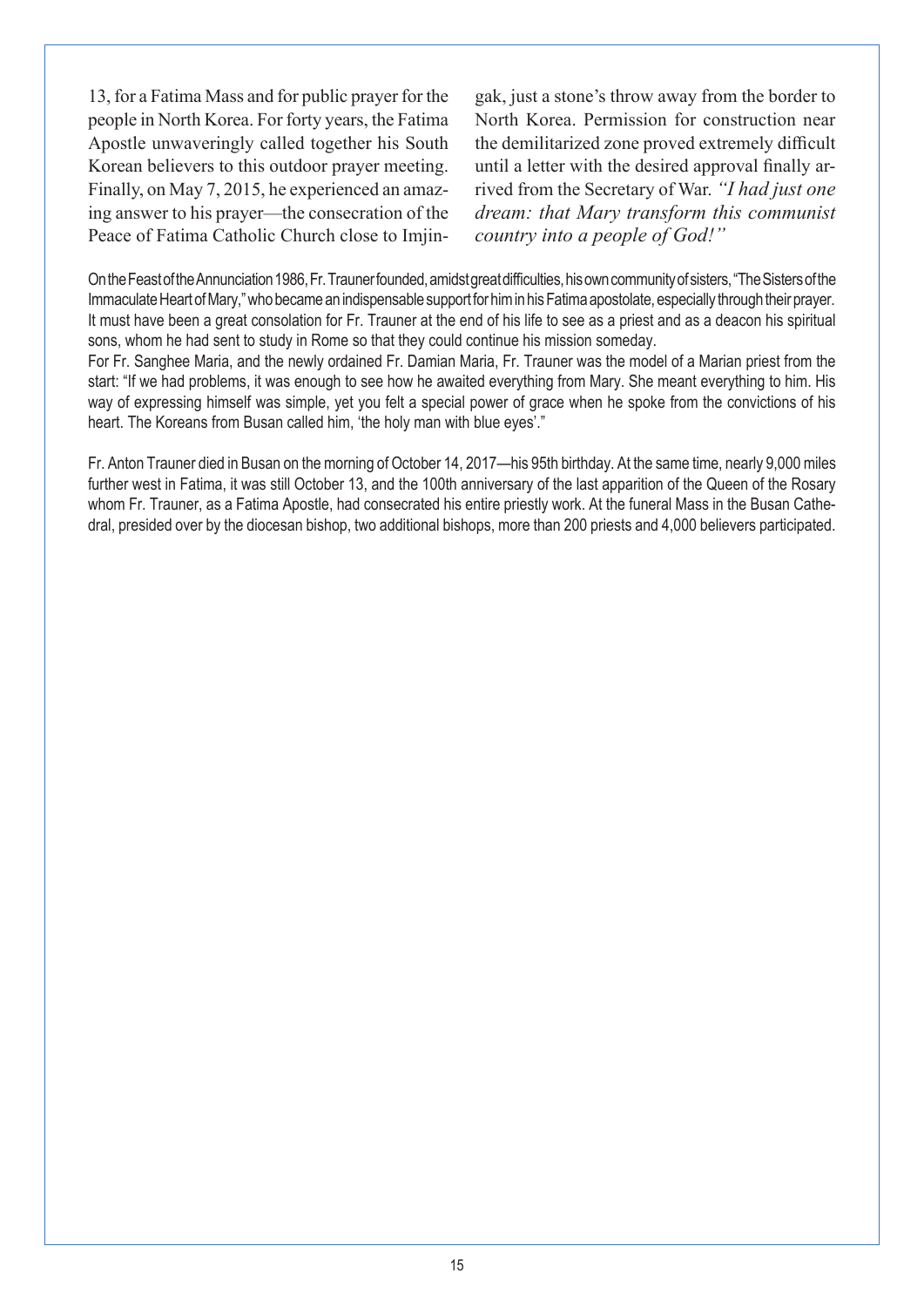tarted to <sup>CH</sup>Believe in God's Love

### Testimony of Sr. Janka Maria Rahlová from Prešov, Slovakia

 $\frac{A}{A}$ s I look back, I am amazed and can only thank God that he called me, a weak person, to live completely for Him. Although the vocation to a chaste, consecrated life is purely a gift, it still requires one's cooperation, in other words, their Yes.

In the first place, I have my parents to thank that I could give my Yes to God. My mother, who was called to God shortly before my solemn promise, placed me and my two sisters under Our Lady's protection every day. This prepared me so that, at the age of twenty, I could give my own mature Yes to God by consecrating myself to Our Lady.

I still fondly remember my First Holy Communion. I was fully aware that I had received Jesus, and I experienced a deep, tangible peace after receiving Him. Therefore, I gladly continued going to Holy Mass and to Holy Confession. Yet, when our mother wanted to pray the Rosary with

 $\mathcal{B}_{\text{ack}}$  then, I also had before my eyes Mother Teresa, who had gone to God a few years earlier, and I understood how much the world needs such holy people. Additionally, I felt a great desire for holiness, and I decided: I want to change, I want to be good so that there is more goodness in the world.

When a couple of months later a friend of mine invited me to a youth retreat in Trencin, which the Family of Mary was organizing, I knew right away that I should attend. I wanted to give prayer another chance and so I decided, I am gous at home, I was not interested and protested with the excuse that I was too tired.

As an adolescent, I stopped praying completely; I remembered our dear God only when there were real problems and I called out to Him for help. For years, my efforts were focused on realizing my dreams, studying well, knowing a lot and meaning something to the people in the world. An ever-increasing emptiness reigned in my heart, and I experienced a senselessness in just living for myself. My soul was filled with sadness, and it seemed to me as if it was dying.

I realized that it would not turn out well if I continued like this. It was the time in which Pope John Paul II was dying. His death became a grace of conversion for me. I can still remember precisely the moment in which I found out this great pope had died: In an instant, my heart was pierced with pain. For me it was like not only the whole Church, but all of humanity had lost their father.

ing to pray there at all costs!

At the retreat, I tried with all my strength to pray and listen to the conferences with my head and heart. My sister was there too, and on the train home, we both cried. They were tears of joy because we had experienced such an atmosphere of love with the brothers and sisters, and it opened up a new, unknown spiritual world for us. We understood how much God loves us and that His only desire is that we are happy.

The most memorable part for me was how Fr. Paul Maria explained the consecration to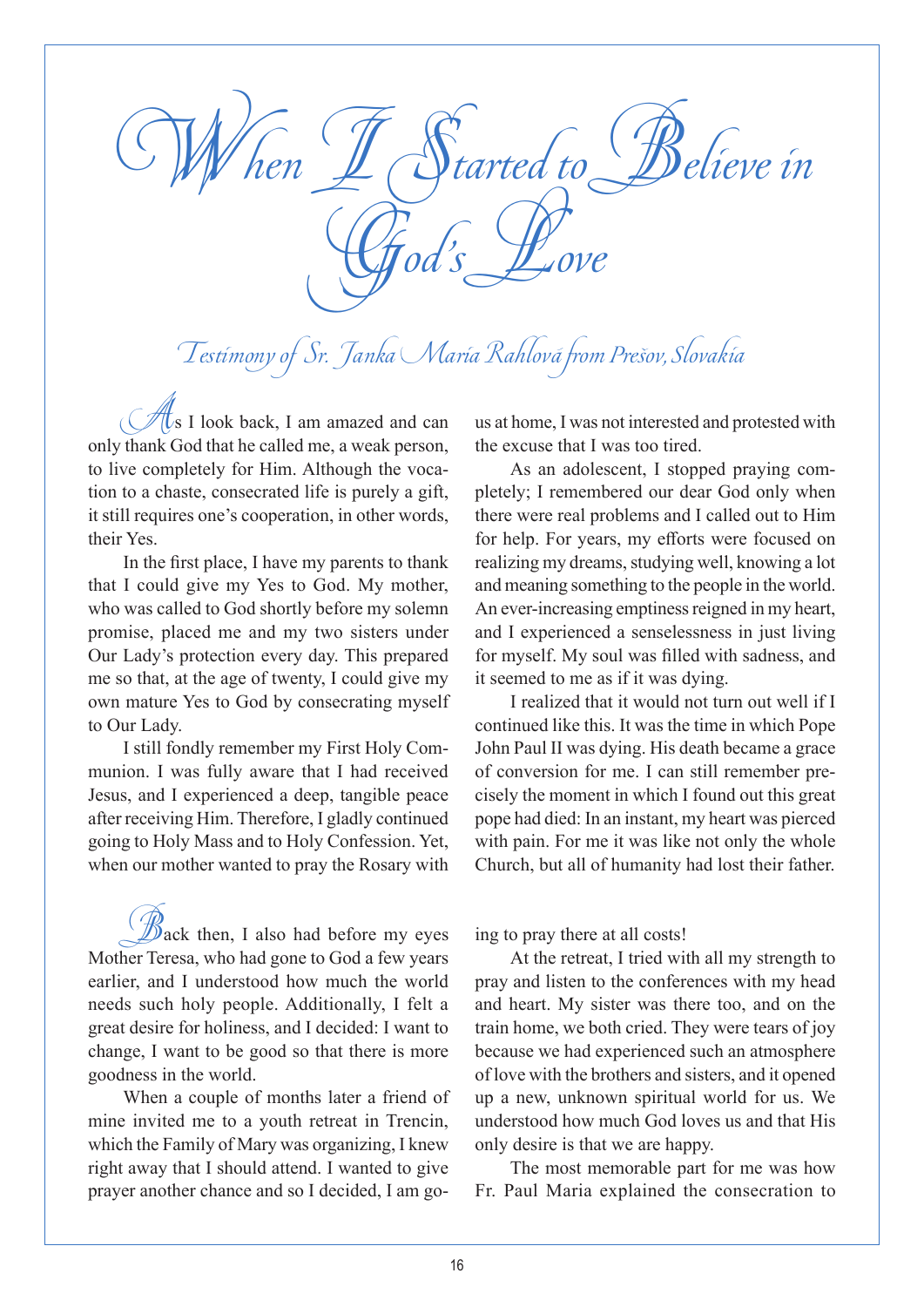the Immaculate Heart of Mary according to St. Louis de Montfort. I was impressed by the idea that, through the consecration, one is taken like a child into Mary's womb, where she gives us her virtues. From that moment forward, I did not hesi-

 $\operatorname{\mathcal{H}}$ s a good mother, Our Lady simply no longer let me leave her spiritual womb.

After the retreat, there was such desire for Jesus in my heart that I wanted to receive Holy Communion every day and so I went to Holy Mass. It was in these days that I considered for the first time a vocation to consecrated life. I had fallen in love with Jesus and liked anything spiritual. So, I thought to myself, it might not be "so bad" to be a sister.

I opened a little back door for Jesus and said to Him full of trust, *"You know everything, and, therefore, You will give me only the vocation which will make me happy. So, if You want me to be a sister, then I'm ready!"* And Jesus took me for my word.

The daily struggle to be faithful in prayer, especially the Rosary, ensued. Many times, I failed to pray, and then I noticed how, through this, my longing for Holy Communion and for Holy Mass diminished. Only later did I understand tate to pray every day the consecration I brought home with me from the retreat as my greatest treasure. It was a short but a daily prayer which carried me through the years in which I was searching for my vocation.

that prayer is the foundation on which one builds a relationship to Jesus and that without prayer the power of the Sacraments cannot have an effect. Unfortunately, I again started to dedicate myself to my past interests—my wishes, friendships and studies.

It took a few years before I understood that I had to decide either to continue to lead *my* life or to really begin a life for Jesus alone. An important moment for this decision was when I started to believe in God's love—a love that loves me so much as if I were His only bride and which longs for a response.

It was beautiful and touching for me that two months before my solemn promise, my mother went to God on March 25, 2017, the day on which Our Lady gave her yes at the Annunciation. I deeply believe that in the moment of her death, she also gave her yes to God because she knew that she can help us in the realization of our vocations much more from heaven.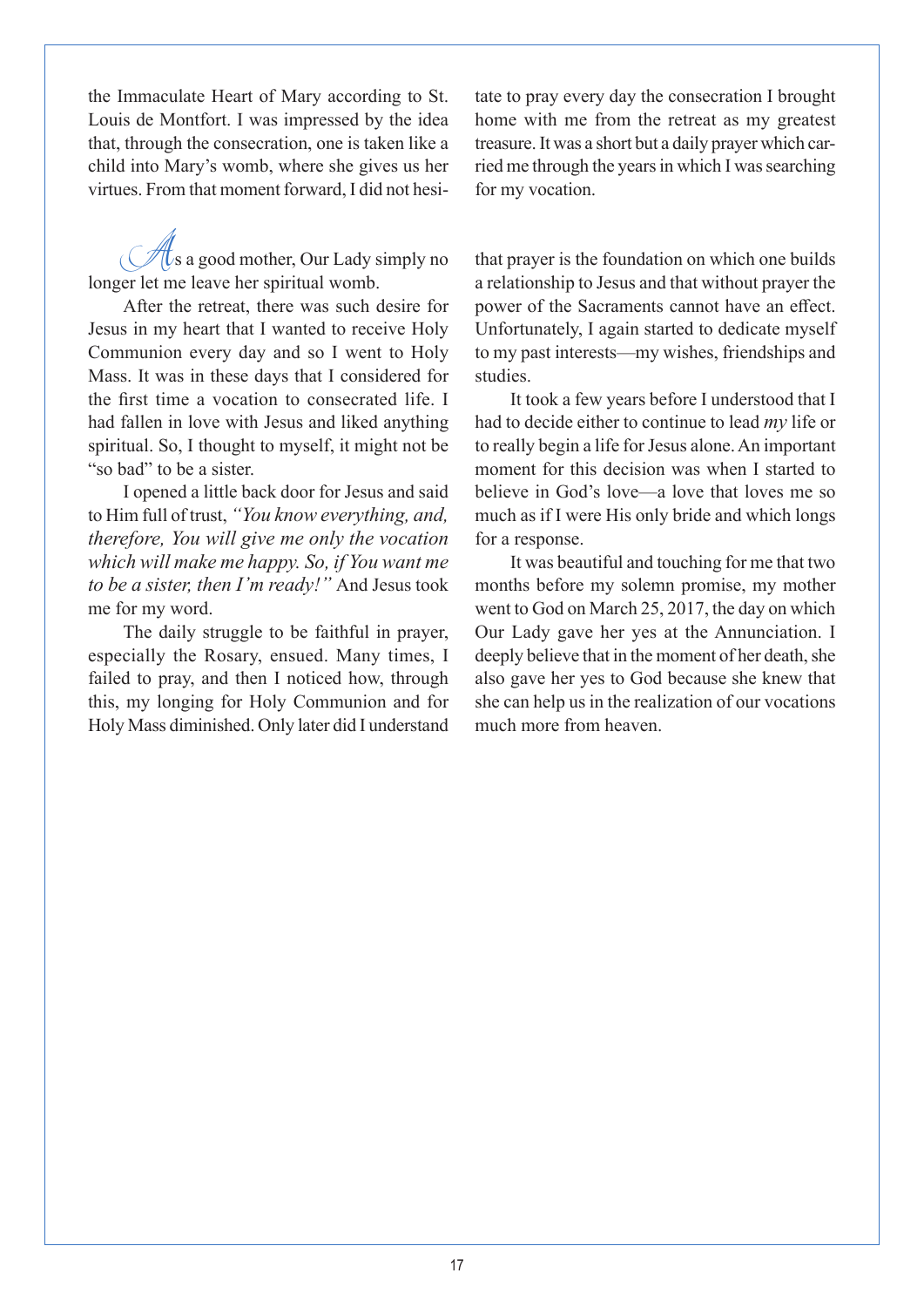Fruit of the  $\bigcup$  Motherhouse

## Testimony of Sr. Mária Afra Malčeková from Tomášovce, Slovakia

 $\mathcal{U}_y$  mother did not tell me about the complications of my birth until I was already in the novitiate. Right after my mother delivered, the doctors rushed me away from her; accordingly, she pleaded full of pain and anxiety, *"My God, I beg You, save my child! I give her to You, I give her completely to You! Just save her!"* When my mother realized what she had said, she nearly wanted to take it back. After several hours, the doctors returned with me and explained to her that I had not been breathing and, therefore, nearly suffocated. Today I understand: Jesus wanted to give me life, and it should belong entirely to him.

Surely, it was guided by God and not by

hen I was thirteen, I met Lenka and Lucka in the youth group from my little town, and they became my good friends. They helped me a lot in the spiritual life because together we learned to faithfully pray the Rosary, and it became very important to me. In the summer and during our breaks, we met every day to pray the Rosary. I am certain that Our Lady was able to preserve me from so much through being faithful to this prayer!

Upon finishing elementary school, I wanted to go to the Catholic high school Sts. Cyril and Method in Nitra where the sisters of the Family of Mary teach since I knew that it is not easy to live the faith in a public school. At first, my parents did not agree because Nitra was too far away for them and I was only fifteen. We drove there, nevertheless, with our pastor, Fr. Frantisek, for an open house, and my mother liked it so much that she permitted me to go.

When I spoke to Fr. Paul for the first time, with the help of our Sr. Margareta Alacoque since I only spoke Slovak, I told him about my desire chance that I was born in 1993, the same year and in the same parish to which the sisters of the Family of Mary came to build the Motherhouse in Stara Halic. It is as if it was for me! As a result, I grew up with the missionaries of the community. The first sister I can remember is Sr. Teresita because she taught religion at our little elementary school. When I saw her as a six-year-old in first grade I thought, *"I also want to be a sister some day!"* 

As a child, I loved her white dress and a desire began to burn in my heart which never extinguished, even though through the years, at times, it had greater or lesser intensity.

to become a sister. He encouraged me to pray to God for clarity about where He wants me.

I asked Jesus to clearly show me if He wants me in a different community. Just the thought of not living in the Family of Mary in the future was hard for me. I always felt a strong sense of peace and joy about the idea of becoming a missionary one day in this spiritual family.

As a child, I had seen the love the sisters had for us and for one another, and I felt the desire to love like they did. I knew their spirituality well, and I could not imagine my life without the treasures like the Rosary, the Hour of Mercy and, above all, the great devotion and deep love to Our Lady.

In December 2010, I was given a very beautiful grace, in which I felt certain and made my final decision. As usual, I went into the boarding school chapel to pray before class. On that day, very early in the morning, I was all alone in the chapel. So, I knelt down before the tabernacle, and it was as if Jesus asked me, *"Do you want*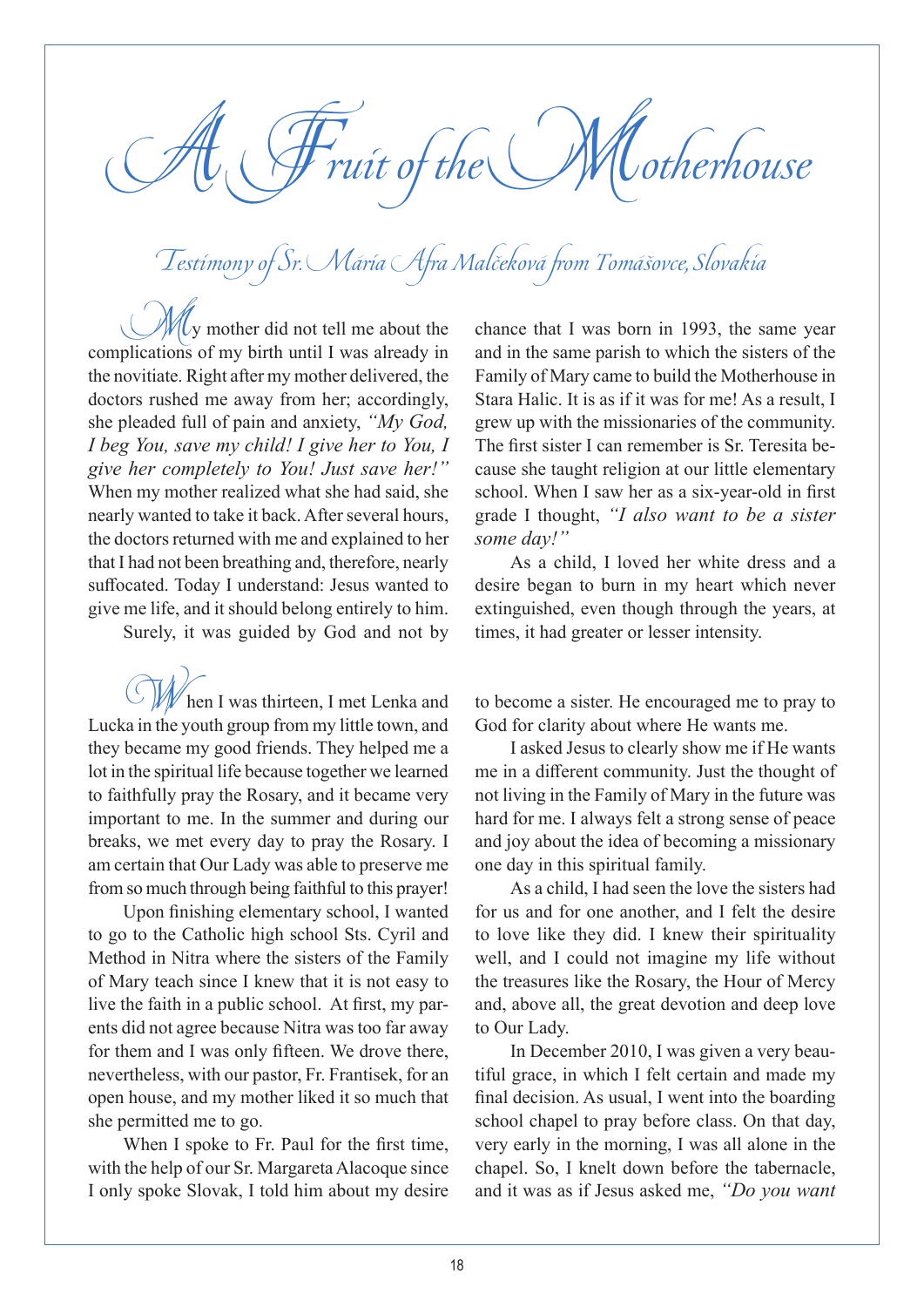*to be my bride?"* I could say yes with my whole heart; for me, it was like a personal engagement with Him. I joyfully waited for the opportunity to ask Fr. Paul to join the Family of Mary.

In the final year before graduation, I had a few inner trials because I had feelings for one of the guys in my class. However, I was always aware of the great love Jesus had for me and that nobody else would ever be capable of loving me like Him. Mother Agnes, whom I often wrote in this time, helped me. I was sure that she was also praying for me.

The most difficult thing for me was to tell my family about my decision. For as long as I was uncertain, I did not speak about it with anybody, not even my mother. One day, though, she asked me about my plans for the future, and, after a few minutes, I was able to admit to her that I had decided for Jesus and wanted to become a sister.

She confided to me that she actually suspected this since my First Holy Communion. Nevertheless, it was not easy for her to let me go, but, together, we accepted the will of God. In reality, she had been preparing my father for this for a long time. My relatives were happy, even though they probably did not know exactly what it meant to "be a sister".

Soon after graduation, I went to the Motherhouse where, during the four important and nice years of postulancy and novitiate, I was led by Our Lady. And so, on June 3, 2017, I gave my solemn promise, and that in the church where my parents were married! I would like to thank with all my heart those who accompanied me in this time with their prayers and include them in my prayers as well.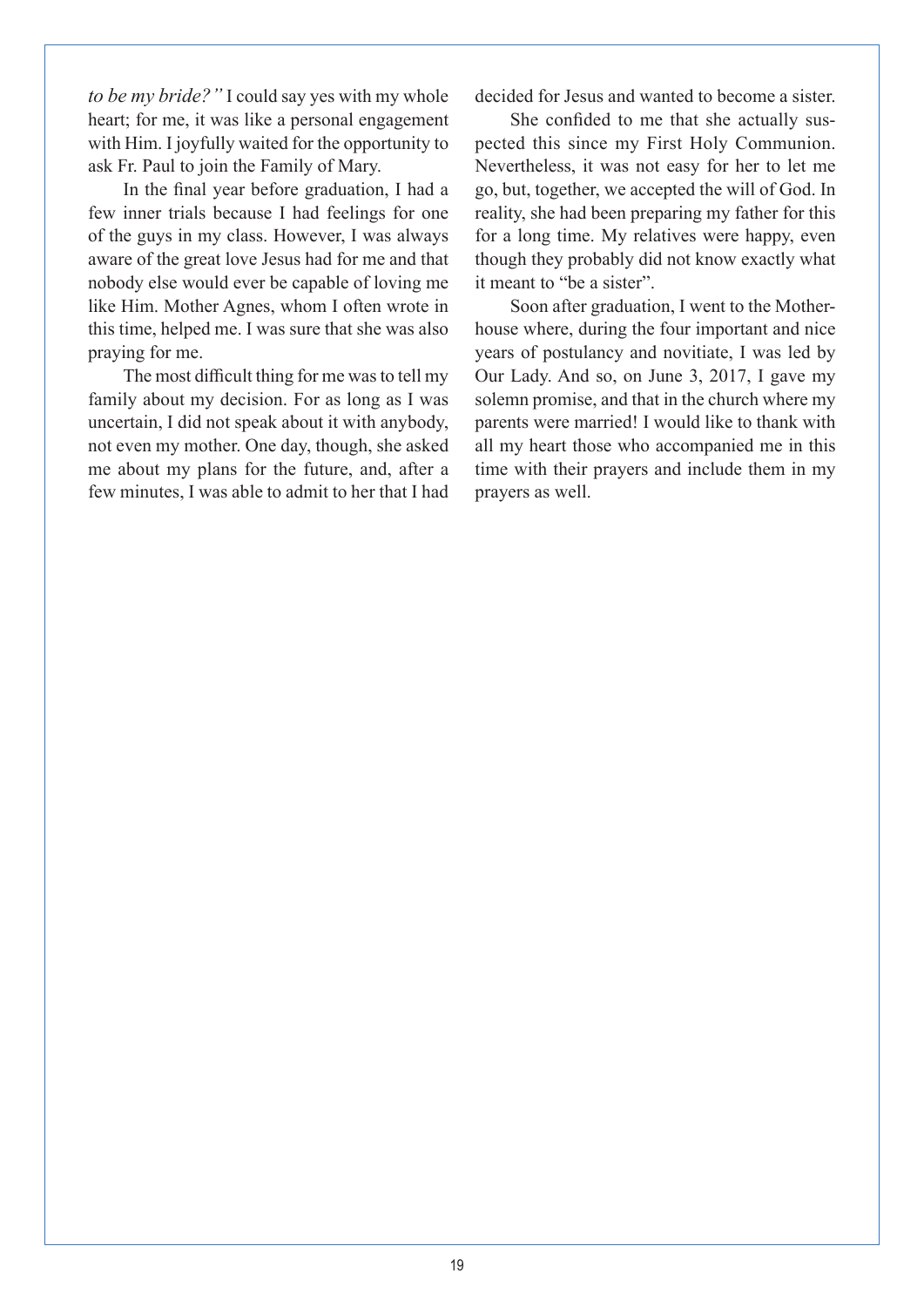ecome a

*Jesus the High Priest teaches us how suffering can be transformed into love. Fr. Filip Maria Antonin Stajner, a Third Order Dominican from the Czech Republic, attends this "school of love" in a very intense way. The fifty-three-year-old priest is very ill and has been unable to celebrate Holy Mass himself for the last fourteen years. Yet for him, life is a gift worth living.*

hen Fr. Filip was diagnosed with Amyotrophic Lateral Sclerosis in 2000, he was only thirty-six years old. This incurable, degenerative disease prevents the brain from controlling the majority of the muscles. It was obvious to Fr. Filip that it was only a matter of time before he would no longer be able to speak, chew and swallow, even breathing would become impossible and he would be entirely unable to move. In the end, he would die of suffocation.

However, his reaction to the diagnosis was astounding: *"I had already thought about illness and death many times as a priest and at church or funerals had often spoke about it to the sick and dying and to their relatives. Yet when I heard my diagnosis, my first feeling was joy! Yes, joy that God had looked upon me. We have an old saying, 'Those whom God especially loves, He visits with a cross.'"*

Fr. Filip was okay on his own in the beginning, but after about a year, he was no longer able to walk. Problems with balance, difficulty breathing and insomnia made it clear to him that he was going to need somebody to look after him. In 2002, he asked Jaromira Machovcova, a lady who had come to him regularly for Confession, for help. She immediately agreed. *"The doctors had given him only three months to live. So, I took him in, more or less, as a dying man and tried to create a Christian environment for him. I wanted him to have the possibility still to meet his parishioners as a priest in a place that feels like home."*

However, he had an amazing will to live and did not die. *"In the first years, he accustomed*  *himself to what his body could do,"* said Jaromira, who is a member of the Legion of Mary. *"He gave detailed descriptions of everything the illness was causing in him and, at the same time, gave me clear instructions what I should do in each situation. Actually, he himself trained me to be his caretaker."* Looking toward the future, while he was still able to speak, Fr. Filip developed a method of communication for him and Jaromira, a sort of "eye language", and although it takes some time, it nevertheless works. She sees in his eyes, in the truest sense of the word, what he needs or wants and *"is incomparably experienced, level-headed and downright creative in caretaking,"* as Fr. Filip thankfully emphasizes.

 $\mathcal{Q}$ nce in 2005, he suddenly choked, causing his heart to stop. He would have been considered clinically dead, but attached to a respirator, they were able to save him. Since that time, however, the priest can really "speak" only with his eyes. Jaromira remembers, *"I asked him in the intensive care unit, 'Do you really want to live, attached continuously to a respirator?' With his eyes, he told me, 'Yes.' He had only one desire, to be cared for at home. That was key for me!"* A woman of prayer, she quit her job and, since then, has cared for Fr. Filip around the clock with complete dedication. *"I am so touched by the truthfulness of this priest. It is really worth living a life like his. The illness astounded him, but he did not let it get him down. He sees, hears and thinks completely normal; his organs function too. Usually, his*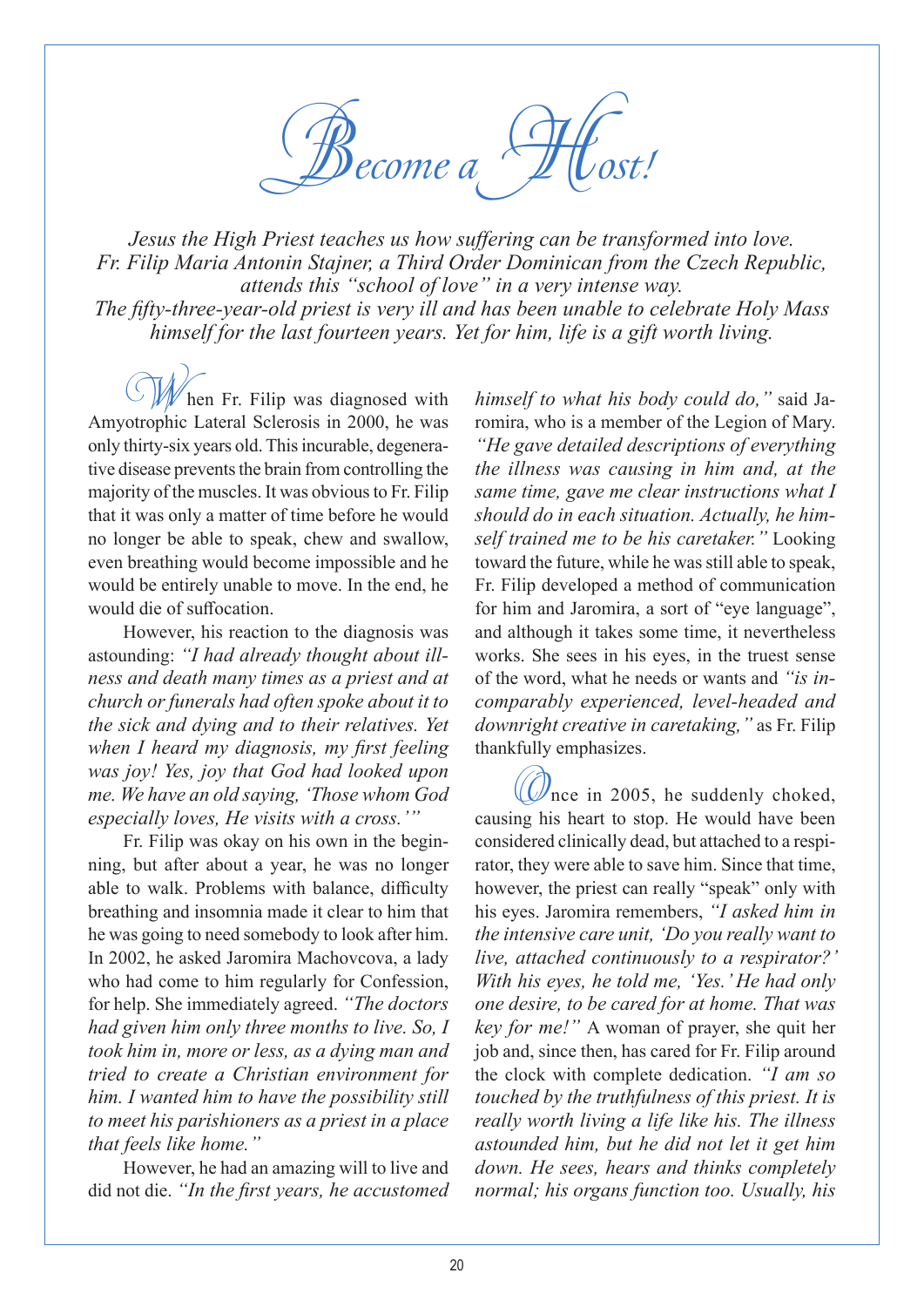*day starts at 5 a.m. with morning care and then "breakfast", fed to him through a tube in his stomach. Fr. Filip is able to joke about it though, 'I have the advantage that fried duck flies right into my stomach.' When the pains are not too great, he works, prays and reads, often until midnight."*

Many visitors come from near and far during the day such as his parents, siblings with their families, friends, priests and those looking for advice and consolation. Fr. Filip has already translated some religious books from various languages into Czech, dictating them to Jaromira with eye communication. For the last couple years, he has used a computer on which he can write using his

eye muscles through blinking and fixing his gaze on individual letters. The computer "speaks" the words and writes them down for him. In this way, Fr. Filip can compose phrases and e-mails. *"I like to write homilies which I send to friends and acquaintances and publish on the Internet since I cannot hold any myself and am unable to celebrate Holy Mass. When people write to me with their intentions, I gladly help pastorally as a priest."* 

Jaromira added, *"When sick people come with their problems and see how much Fr. Filip suffers, they often become quiet. During the day he prays a lot and listens to CDs of the New Testament or the lives of the saints."*

Although the doctors predicted an imminent death for Fr. Filip Stajner, saying that within six months he would no longer be here, he has lived with that diagnosis now for seventeen years and has never lost his sense of humor!

Fr. Filip, who has known our community for a long time, was more than willing to answer our questions in an e-mail interview during Advent 2017, even though his physical condition was very poor.

When you found out about your sickness, you reacted with joy. That's amazing! Why are sickness and pain a cause for your joy?

**Fr. Filip:** *We cannot love here on earth without suffering. I wanted to love God with my whole heart, and I saw in my illness the answer to my prayers.*

What does the Lord's presence in the Holy Eucharist mean to you as a sick priest?

**Fr. Filip:** *The worst form of suffering is loneliness. I always have the Blessed Sacrament in my room with me, and I receive a couple drops of the Precious Blood every day on my tongue. The Eucharistic Lord is the meaning of my life and my priesthood.*

How do you live your priesthood being motionless in bed for the last seventeen years?

**Fr. Filip:** *I remember often the words of my bishop at my ordination, "Become a HOST yourself!" And so, I pray every day my "Per ipsum, et cum ipso et in ipso", "Through Him and with Him and in Him", even if I do not audibly pronounce it.*

Have you understood more deeply something about your priesthood in these last seventeen years?

**Fr. Filip:** *Such a suffering is only understandable in terms of "coredemption" and "being a coredeemer with the Redeemer". But it is also a great mystery of Faith for me. Therefore, I have been trying to learn humility for the last fifty-three years, even if I haven't quite yet succeeded. They say that pride dies a half an hour after death. I can make great use of illness and helplessness, however, as a "University of Humility", since it requires a lot more humility to let someone serve you than to serve.*

What role does Our Lady play in your priesthood? **Fr. Filip:** *I have loved the Blessed Virgin Mary since my childhood, especially because of Fatima. I have venerated her under the title "Coredemptrix" since the days of my studies, and today I understand her role as Coredemptrix with Christ even better.*

*Her mission as Coredemptrix is even more clear to me thanks to my caretaker, Jaromira. She has cared for me in her home for over fifteen years; she suffers with me and interiorly and exteriorly offers up my suffering with me. She is always at my disposition. In all these*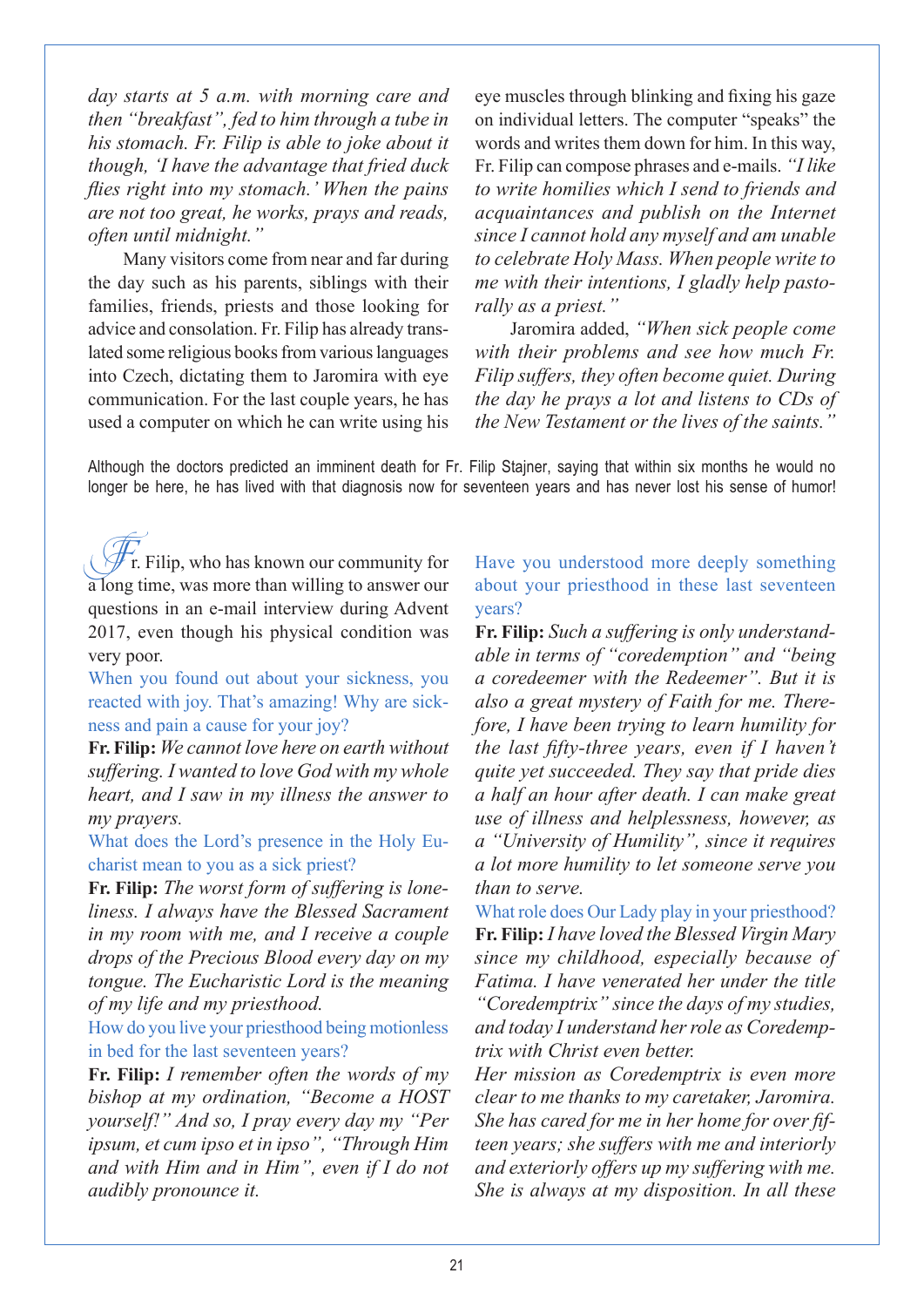*years, she has never had a day-off or gone on retreat.*

What do you do when you are really down physically or spiritually?

**Fr. Filip:** *I always pray the Rosary. And if I am unable to pray, I repeat in spirit, "Jesus, I love You. Mary, I love you," and I console myself in any situation with "the Good Lord allowed it." Sometimes I think of the words of St. Paul in his letter to the Corinthians, God is faithful and will not let you be tested beyond your strength.*

*I have never wished that these machines be shut off. No, I don't dare to think that I can stand before God's judgement of my own accord. Have I ever wished that the physical and spiritual sufferings would stop? Yes, I have.*

Do you fulfill an interior mission, an apostolate? **Fr. Filip:** *Naturally. Jaromira lifts up my hand many times a day so that I can give the*  *blessing, and we pray a lot together. Also, I really enjoy the quiet hours of the night. I do not sleep so much, so I speak to God at night, and I make a pilgrimage through the world in prayer. It makes me happy.*

In your eyes, is your helplessness and surrender, the tolerating, the enduring and the offering up of your pain a priestly apostolate that you practice? **Fr. Filip:** *Of course! Yes! Although the feeling of absolute dependence is really difficult to bear. Luckily, I have the surety of the love of the one caring for me. To be honest, I've had the desire to stand at the altar again, to preach with my mouth and, in this way, to serve some souls as a good shepherd. But Jesus Christ is the only one who decides how I should serve. I say "Yes" to Him with my whole heart.* Please say a final word to our readers.

*Fr. Filip: I would like to do that in as much as I send all the readers my priestly blessing.*

*Fr. Filip M. A. Stajner*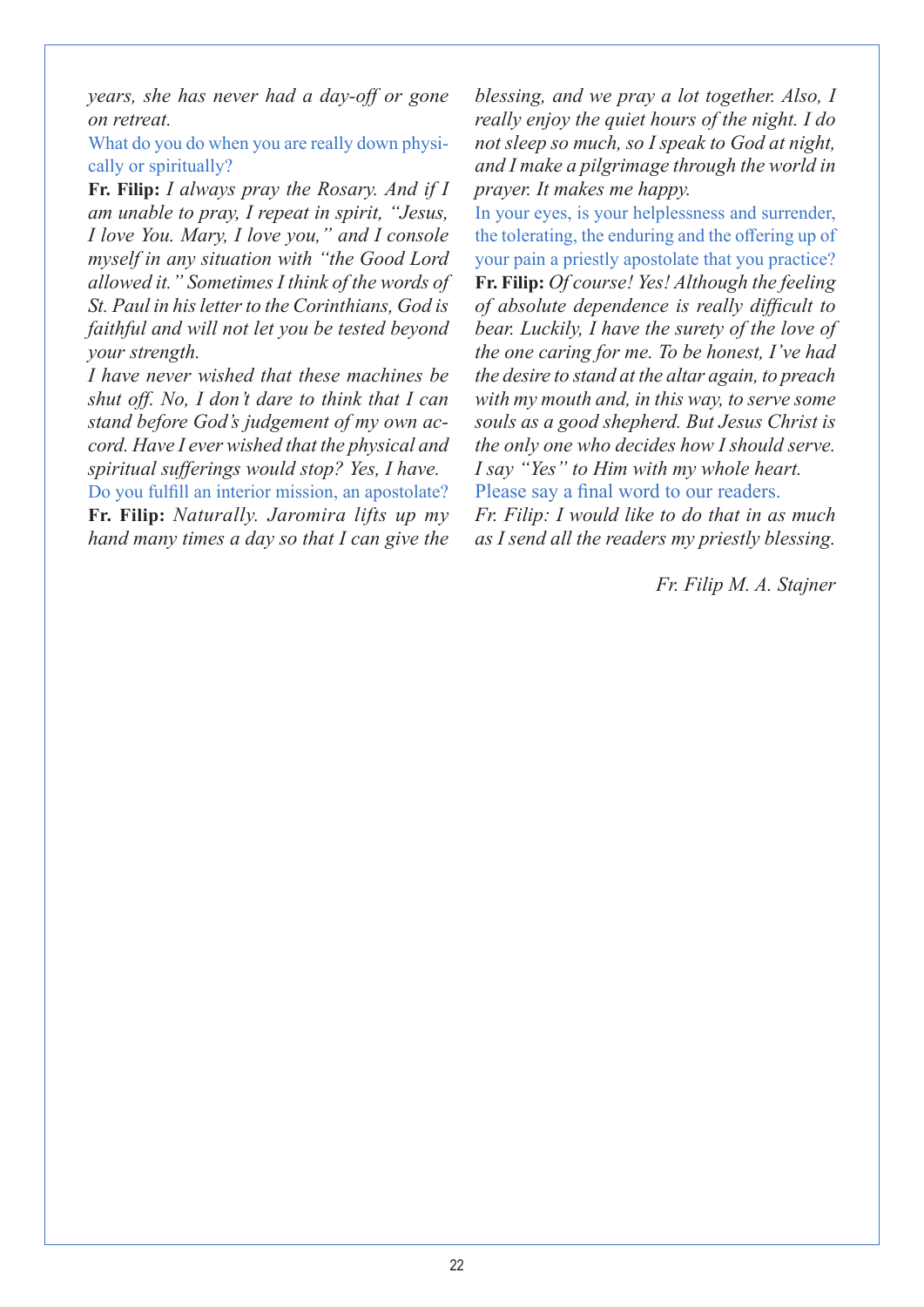A Priestly Family

*Our Lord gives us the only answer to the increasingly dramatic lack of priests, "Ask the Lord of the harvest!" The Sievers Family from Germany is an impressive example of how naturally vocations to the priesthood mature in a family that prays. Although the parents were Protestants, five of their nine children became priests, including Fr. Gerhard Sievers, whom we visited in November 2017.*

 $\mathcal{U}$ is father, Dr. Eberhard Sievers, was baptized Protestant, but neither he nor his wife Irma practiced their faith. Without her knowing it, however, he started growing closer to the Catholic faith. Finally, he met a famous convert, Heinrich Spaemann, who led the thirty-year-old to the Catholic Church in 1941. His wife was so appalled that she stopped speaking to him—six weeks of the silent treatment.

The turning point for Irma was July 2, 1943, the Feast of the Visitation. Four-year-old Gerhard, her second child, was climbing on the railing of the balcony outside their second story apartment in Nordhorn, holding on to the laundry line which was strung across it. The line broke and the boy fell head first twenty feet to the ground.

When his mother found him lying in his blood with a broken skull, she prayed, beside herself with fear, *"Dear God, if the boy recovers, I will become Catholic!"* Gerhard did in

 $\mathcal{H}$ fter nine boys, the last of which died young, the tenth child was "finally" a girl; she was named Maria. Fr. Sievers explains. *"God was the middle point of our very simple family. We prayed together at the table. With or without the piano, we sang and prayed the Rosary every evening. We read from Holy Scripture and even formulated our own prayers, something which was very unusual before the Council. We also learned catechism at home. When I started school, I knew the most important* 

fact recover, and Irma Sievers converted to the Catholic Church that same month, two years after her husband. The Feast of the Visitation united mother and son for the rest of their lives; they always wrote, called or visited one another on that anniversary. *"I thanked her for the pain she endured during my birth, and she thanked me for the pain I endured for her conversion. The pangs of birth were mutual—spiritual and physical. Yes, that was really a visitation full of consequences back then. With it, the intense history of our family's Faith began."*

Heinrich Spaemann instilled in Dr. Sievers a clear understanding of the priestly vocation of all the baptized, especially the Christian family. The family is the "domestic church" where the liturgical year is consciously celebrated and where love and faith are lived and passed on. And the family continued to grow! *"My parents decided to accept every child they were given."* 

*stories about Jesus and of the saints, as well as the order of the Latin Mass so that I could pray along. We never left the house in the morning or went to bed in the evening without the blessing of our parents with holy water."*

All nine siblings made their First Holy Communion before the age of five. *"That resulted in a very strong devotion to the Eucharist, so that we also went to Daily Mass as schoolchildren."* Their mother even kept a calendar of their Confessions for them. In order that not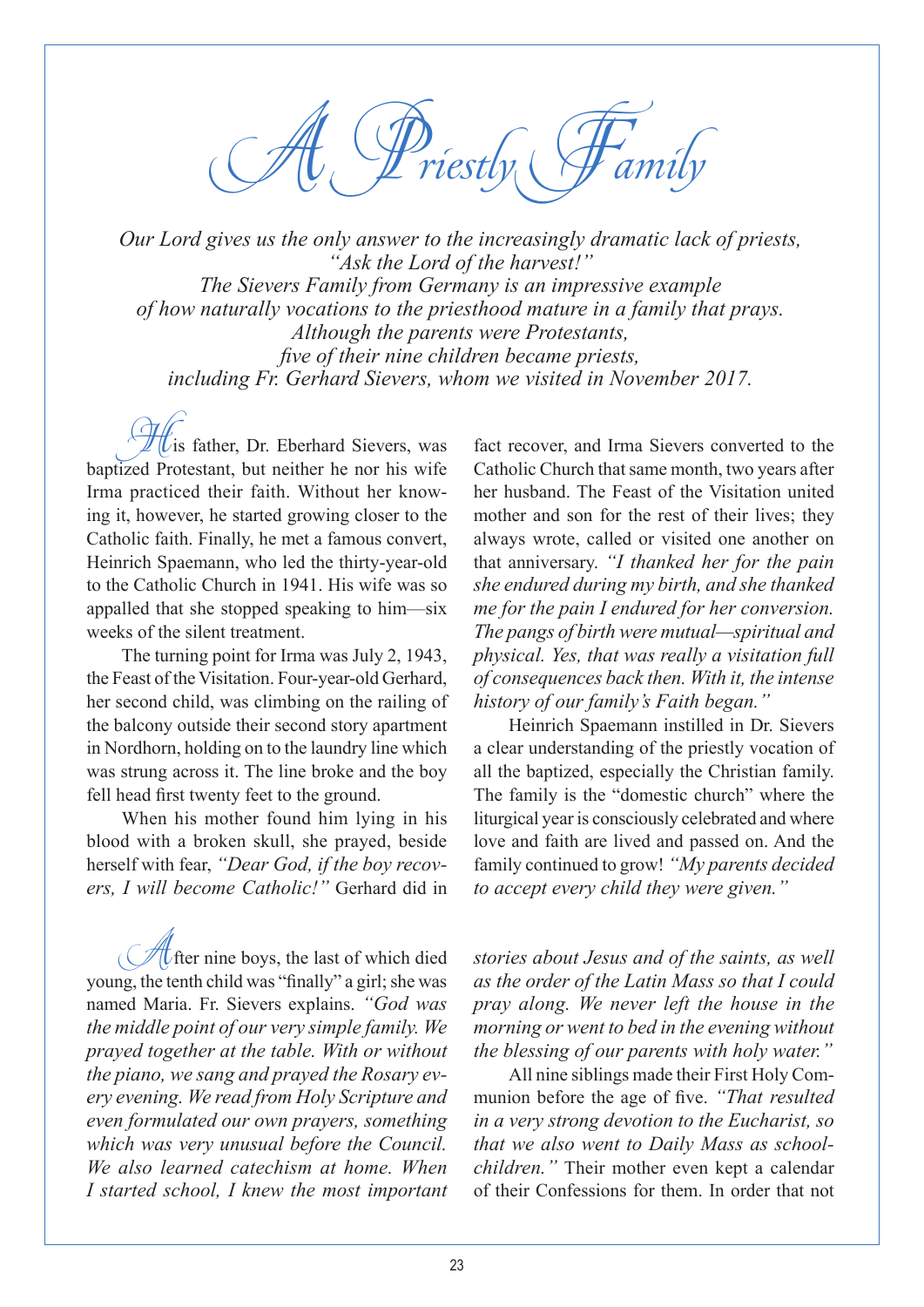too much time passed between Confessions, she would lovingly remind one or the other, *"You haven't been to Confession for three weeks. Don't you want to go again?"*

In this family atmosphere of Faith, in which the children practiced serving both in love and sacrifice, the desire for the priesthood soon germinated in a number of the boys.

During their engagement, the parents took a trip in 1936 to Dresden, where the famous "Sistine Madonna" is located. The tender representation of Our Lady with Child made such a deep impression on the doctor that he stood there in the museum alone and motionless for a half an hour. This encounter was surely the first seed which caused the wish to become Catholic to germinate in the doctor's soul. An image of the Sistine Madonna hung for decades in the Sievers' home, then over the father's deathbed and, finally, decorated his memorial card.

*"*I *never had any other serious wish than to become a priest. It matured in me between the ages of seven and eight, when I was an altar server, and never changed. It developed without great struggles or reconsideration. It was the same for my other brothers who became priests, even though we had never made it a topic of discussion."*

Ernst, the oldest, was the first, joining the White Fathers, a missionary community to Africa, whom he had met in the boarding school. He served as a priest for forty years in Ghana and Uganda.

*"His vocation,"* said Gerhard Sievers, the second oldest, *"posed the question for me about whether I was also called to serve in the missions. Yet, the answer in my heart was clear, 'No, stay in the Diocese of Munster!'"* So, Gerhard joined the diocesan seminary in the Spring of 1959.

Around this time, the family had met the

*"*M*y parents were happy. They wanted to live for God and they saw the fruit of this in our vocations."* Even Maria, the only daughter, became a pastoral assistant in Kevelaer. *"When Mother celebrated her ninetieth birthday, five of her sons concelebrated Holy Mass."*

God gave an impressive confirmation of the extraordinary priestly spirit in the Sievers' home through a special event in 1986. As the father gave up his practice at the age of seventy-five and did not know what to do with their big house, an unexpected request came from the St. Elizabeth Hospital across the street. They wanted to purchase the

young Focolare Movement with whom Helmut, the third-oldest, was already enthusiastically involved. Just one day after graduation, he joined the lay movement and lives today as a Focolare priest in Switzerland.

Gerhard then just wanted to make sure that his brother had not gone and joined a sect, examined the movement more closely—and he too was touched by the love and spirituality he found! Therefore, he decided to become a Focolare priest one and a half years after his ordination to the priesthood, in June, 1966.

After the fourth-oldest followed in his father's footstep and studied medicine, Ludwig, the fifth child, met the Little Brothers of Blessed Charles de Foucauld and became a priest in Japan.

Joseph, the sixth, on the other hand studied Judaism, also became a Focolare priest and works today in Rome in dialogue with the Jewish people. How did the parents react when one son after the other started down the path to the priesthood?

property and open the first hospice in Germany. The family room, where they had spent so much time in prayer, was even used in the beginning as the chapel. *"So far, about 3000 people have died in my parents' home. Whenever one of us five priests come home, we can celebrate Holy Mass there."*

It is also very touching that both parents were allowed to remain in the hospice for the rest of their lives, and both of them finished their earthly days there. Fr. Sievers celebrated Holy Mass on his father's deathbed in 1992, right before he passed away. *"As I put a drop of the Precious Blood in his mouth with a little golden spoon,*